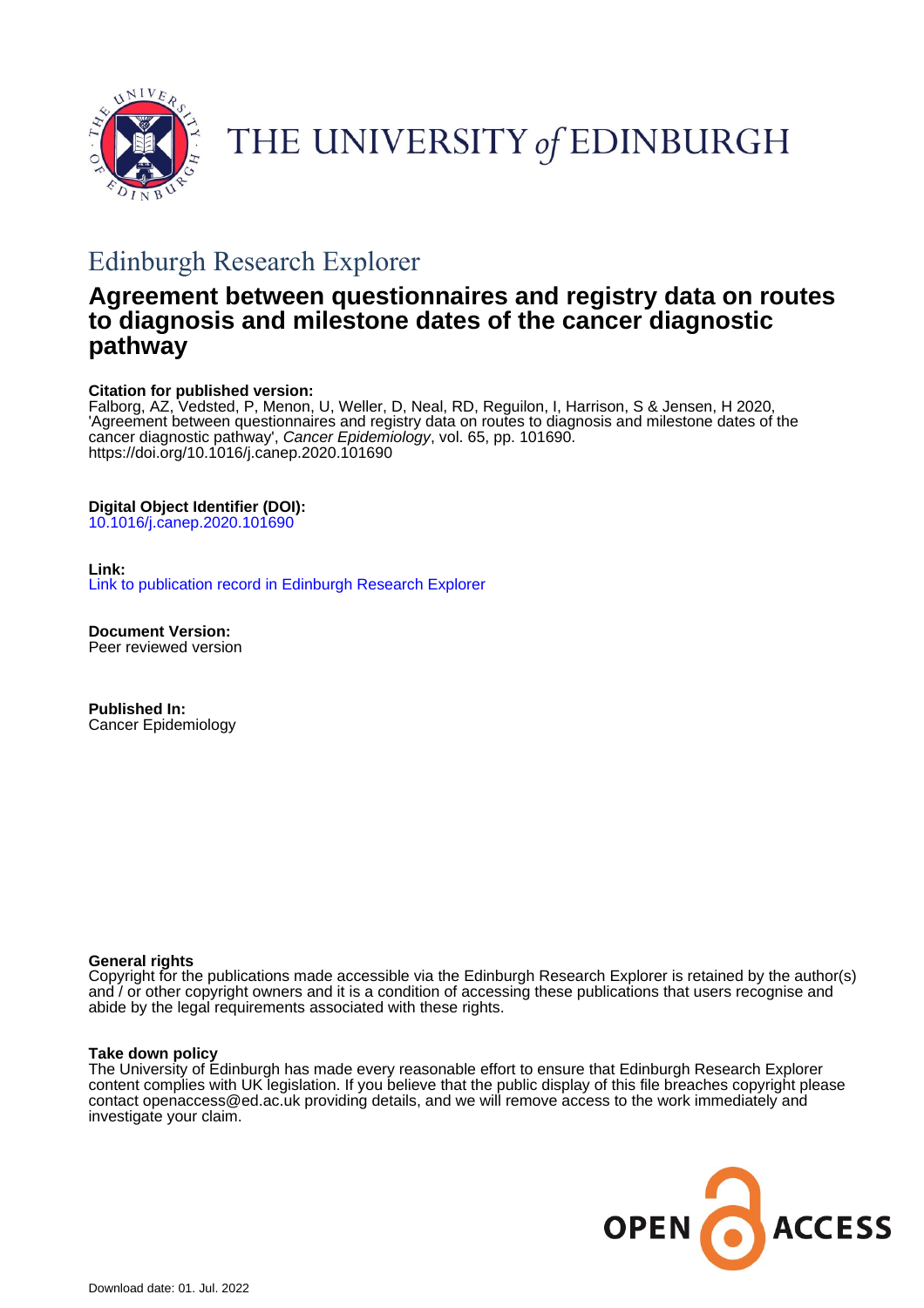## **Agreement between questionnaires and registry data on routes to**

## **diagnosis and milestone dates of the cancer diagnostic pathway**

Alina Zalounina Falborg<sup>a\*</sup>, Peter Vedsted<sup>a</sup>, Usha Menon<sup>b</sup>, David Weller<sup>c</sup>, Richard D Neal<sup>d</sup>, ICBP Module 4 Working Group<sup>e, ∆</sup>, Irene Reguilon<sup>e</sup>, Samantha Harrison<sup>e</sup>, Henry Jensen<sup>a</sup>

<sup>a</sup>Research Centre for Cancer Diagnosis in Primary Care, Research Unit for General Practice, Bartholins Allé 2, DK-8000 Aarhus C, Denmark <sup>b</sup>Institute of Clinical Trials and Methodology, University College London, Maple House, 149 Tottenham Court Road, London W1T 7DN, United Kingdom Centre for Population Health Sciences, University of Edinburgh, Doorway 1, Medical Quad Teviot Place, Edinburgh EH8 9DX, United Kingdom d Academic Unit of Primary Care, Leeds Institute of Health Sciences, University of Leeds, Leeds LS2 9NL, United Kingdom e International Cancer Benchmarking Partnership, Cancer Research UK, Angel Building, 407 St John Street, Islington, London EC1V 4AD, United Kingdom

\*Corresponding author: Alina Zalounina Falborg. E-mail address: az@ph.au.dk <sup>∆</sup>Member of "ICBP Working Group" listed in Appendix B

Word count, abstract: 250 Word count, manuscript: 3231 Word count, highlights: 68 Tables: 4 Figures: 1 References: 28

**Abbreviations:** A&E: accident and emergency department; CCC: Lin's concordance correlation coefficient; CI: confidence Interval; GP: general practitioner; ICBP4: International Cancer Benchmarking Partnership, Module 4; IQI: inter quartile interval; n/a: not available; SP: cancer treatment specialist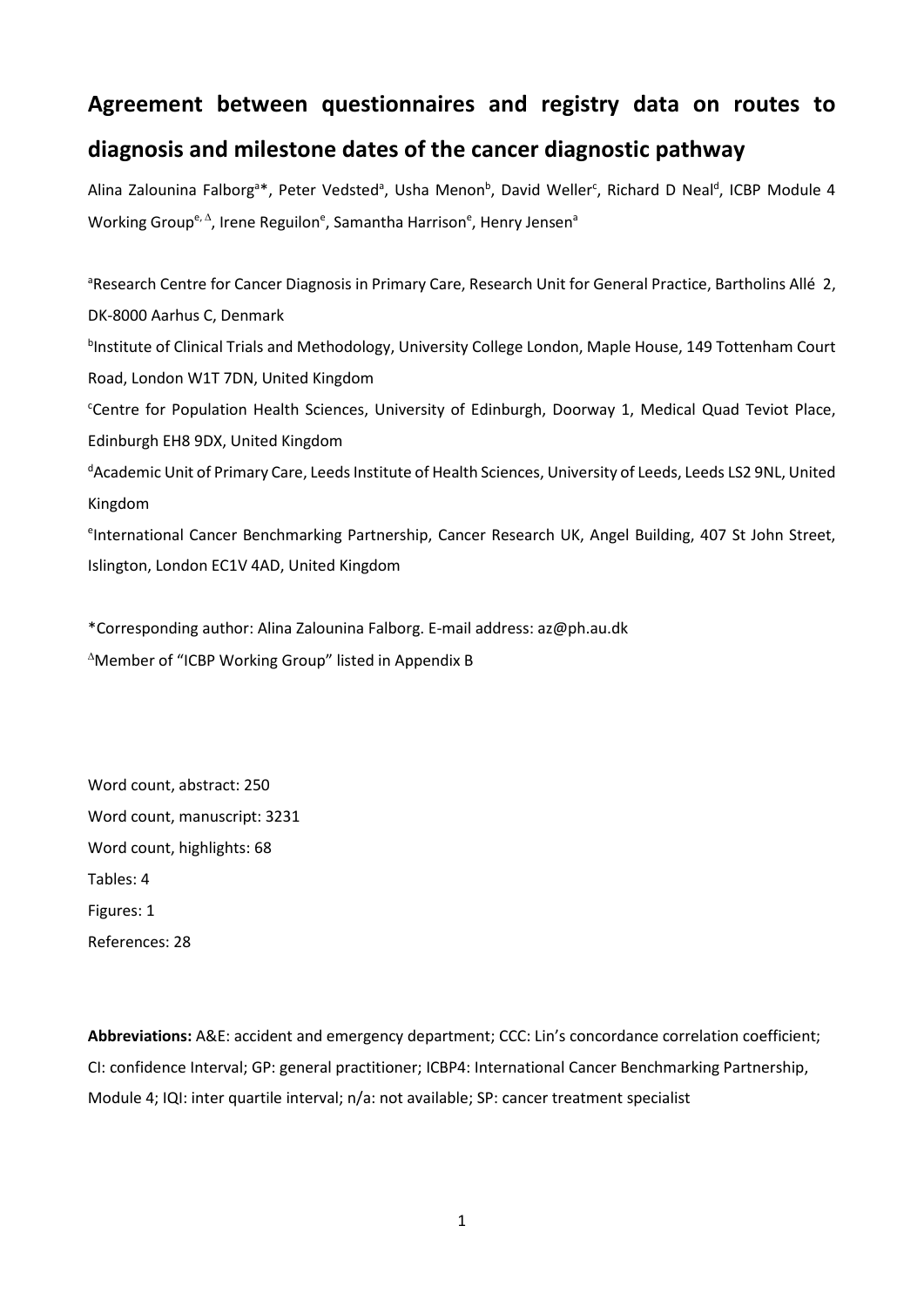#### **Abstract**

**Background:** The routes to diagnosis and the time intervals along the diagnostic pathway affect cancer outcomes. Some data on routes to diagnosis and milestone dates can be extracted from registries or databases. When this data is incomplete, inaccurate or non-existing, other data sources are needed. This study investigates the agreement between multiple data sources on routes to diagnosis and milestone dates of cancer pathway.

**Methods:** Information on routes to diagnosis and milestone dates were compared across four data sources (cancer patients, general practitioners, cancer specialists and registries) for breast, colorectal, lung and ovarian cancers across the UK, Scandinavia, Canada and Australia. Agreement on routes to diagnosis and milestone dates was assessed by Kappa and AC1 coefficients and Lin's concordance correlation coefficient (CCC).

**Results:** 4,502 patients were included in the analysis of routes to diagnosis. The agreement was almost perfect (kappa=0.15-0.88, AC1=0.86-0.91) for breast cancer, substantial to almost perfect (kappa=0.07-0.86, AC1=0.74-0.93) for colorectal and ovarian cancers, and substantial (kappa=0.09-0.11, AC1=0.65-0.74) for lung cancer. 2,287 patients were included in the analysis of milestone dates. The agreement was adequate for all cancer types (CCC=0.88-0.99); highest agreement was seen for date of diagnosis (CCC=0.94-0.99).

**Conclusion:** We found a reasonable agreement between patient/physician questionnaires and registry data for routes to diagnosis and milestone dates. The agreement on routes to diagnosis was generally higher for breast cancer than for colorectal, ovarian and lung cancers. Lower agreement was seen on date of first presentation to primary care and date of treatment initiation compared to date of diagnosis.

**Keywords:** Early Detection of Cancer, Data Accuracy, Surveys and Questionnaires, Registries, Breast Neoplasms, Colorectal Neoplasms, Lung Neoplasms, Ovarian Neoplasms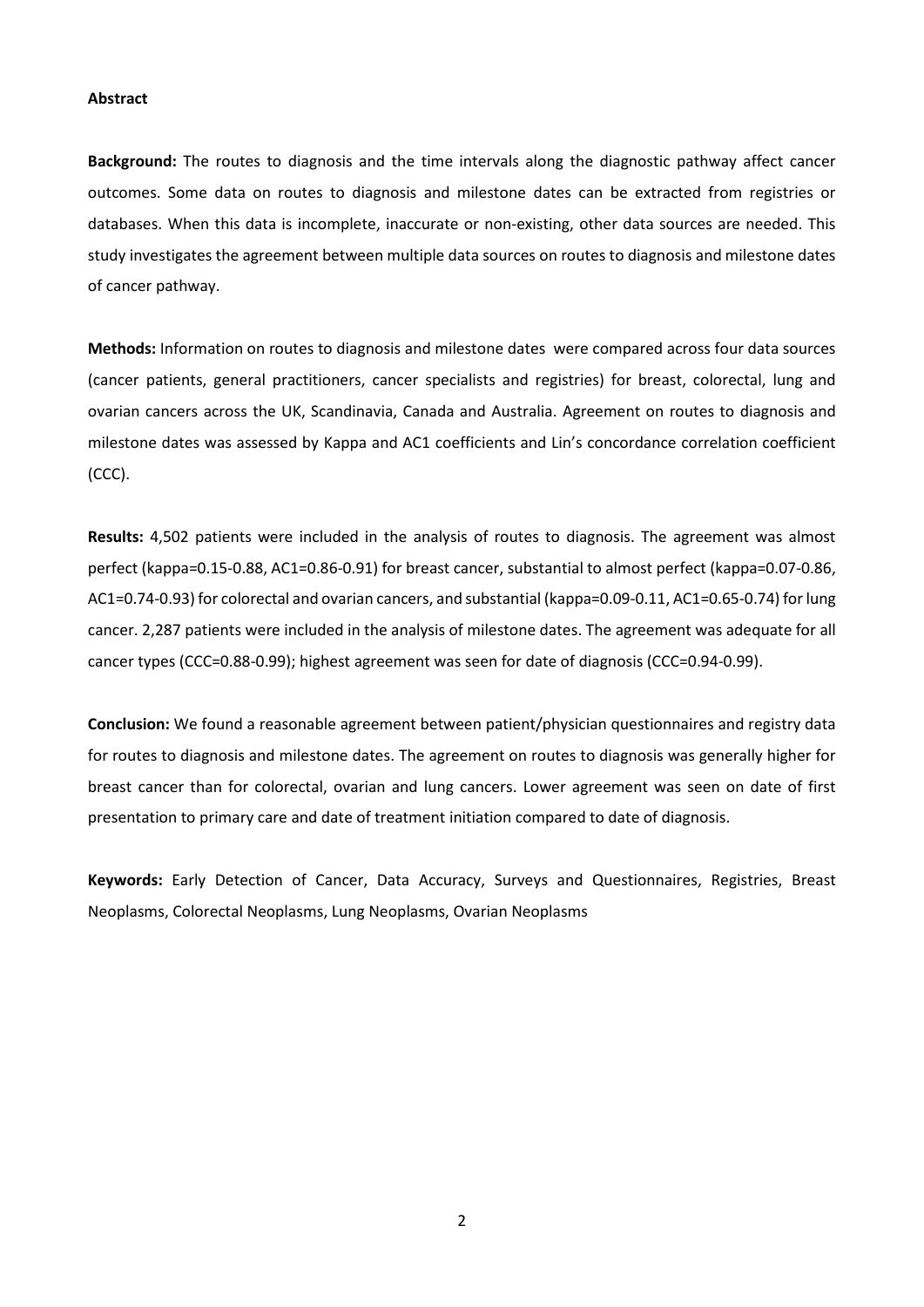#### **1. Introduction**

Cancer outcomes are influenced by the route to diagnosis and the time intervals in the diagnostic pathway (e.g. the interval between first presentation to healthcare and diagnosis). Patients diagnosed with cancer through emergency presentation have poorer clinical and patient-reported outcomes than patients diagnosed through non-emergency presentation or screening [1]. Advanced staging at diagnosis and increased mortality have been associated with the time to diagnosis, and some cancers have been shown to progress during the interval between diagnosis and treatment [2],[3],[4],[5].

Information on the routes to diagnosis and milestone dates can sometimes be established from registries, which are generally accepted as the most accurate sources of information [6]. However, other data sources may be required when registry data are not available. Detailed information about the pre-diagnostic phase is particularly important and may be obtained from questionnaires completed by patients and physicians.

The growing interest in research on routes to diagnosis and time delays brings a need to establish the level of agreement between registry data and questionnaire instruments on this type of data. Moreover, it is important to explore whether combining data from multiple sources can be used to map the routes to diagnosis and measure the time intervals in the diagnostic pathway.

Existing studies on concordance of routes to diagnosis and milestone dates have compared data from various data sources, but these studies have primarily focussed on a single combination of data sources (e.g. self-report and medical record), a single object (e.g. date of diagnosis) or a single disease (e.g. breast cancer) [7],[8],[9],[10],[11],[12]. To our knowledge, no previous studies have explored the agreement between several data sources on several objects and diseases across several countries.

The International Cancer Benchmarking Partnership (ICBP) explores cancer outcomes variation between comparable countries [13],[14],[15]. Module 4 (ICBP4) was established to describe cancer pathways and investigate the association between the diagnostic time intervals and outcomes of breast, colorectal, lung and ovarian cancer in six countries [16]. This ICBP4 study aims to investigate the agreement on routes to diagnosis and milestone dates in the cancer diagnostic pathway by comparing data from patients, general practitioners (GPs), cancer specialists (SPs) and cancer registries.

#### **2. Methods**

## **2.1 Setting and population**

This ICBP4 population-based cohort study included patients with newly diagnosed breast, colorectal, lung or ovarian cancer recorded in cancer- and hospital-based registries in 10 jurisdictions across the UK (Wales,

3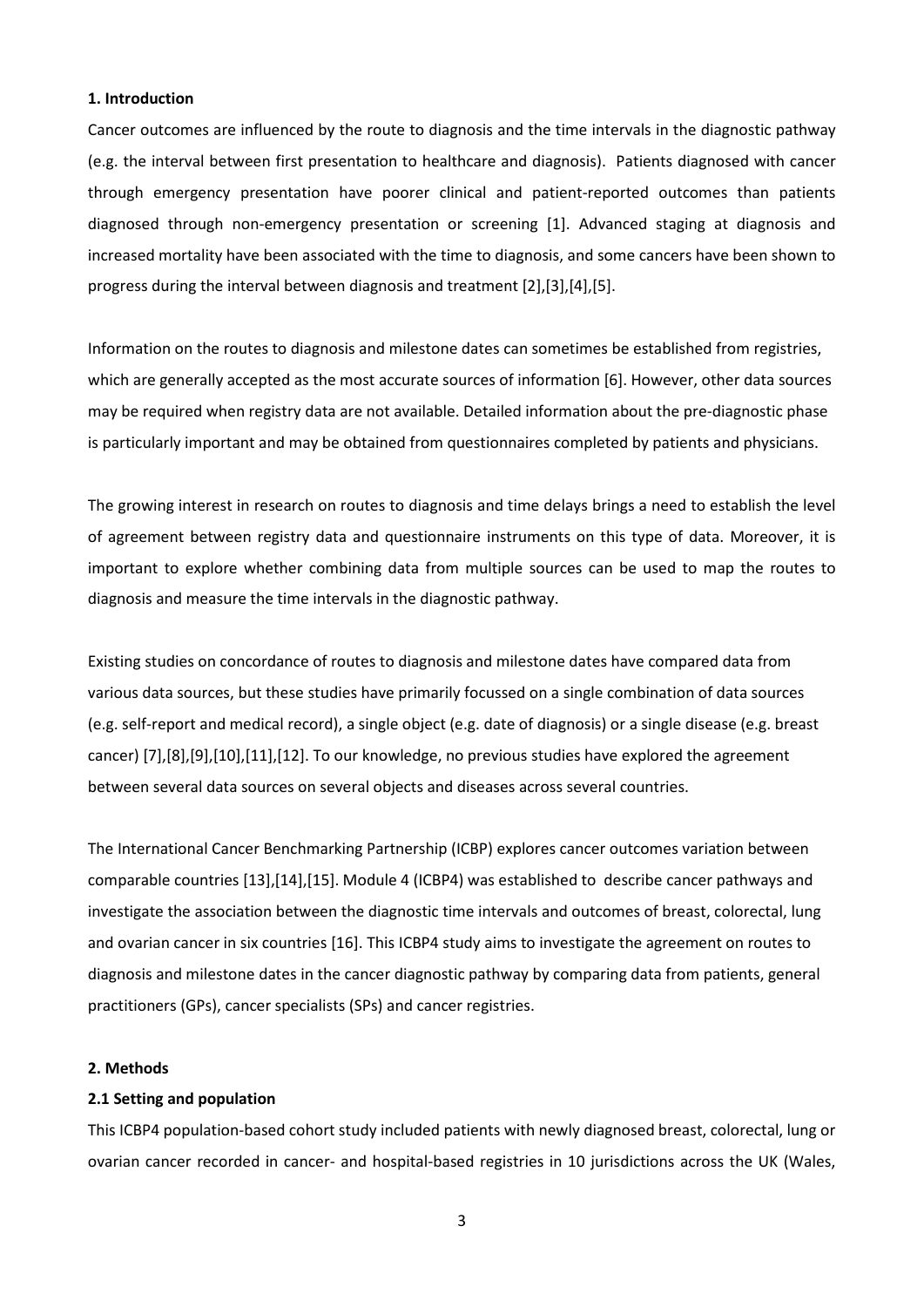England, Scotland, Northern Ireland), Denmark, Sweden, Norway, Canada (Ontario, Manitoba) and Australia (Victoria) during 2013-2015. Patients below age 40 years and with a history of a cancer in the same organ or two or more primary cancers were ineligible.

### **2.2 Data collection**

A questionnaire was sent to eligible patients, their GP and their main SP. Three strategies for contacting patients were used. Participating registries (a) forwarded the patient's details to the local ICBP4 team, who sent the questionnaire directly to the patient; (b) sent a letter to the relevant GP with a request to forward a pre-addressed envelope to the patient or; (c) the questionnaire was directly sent to the patient after contacting the patient's treating clinician to confirm study eligibility. The material provided a detailed description of routes to diagnosis, milestone dates, symptoms and informed consent. The teams obtained information on screening status and date of diagnosis from cancer registries and clinical databases.

Patients with missing information on gender, age, date of consent and diagnosis were excluded. To reduce recall bias, patients completing the questionnaire more than nine months after diagnosis were excluded. Additionally, patients from Sweden and Norway were excluded from the analysis, as only patients completed the survey in Sweden, whereas Norway provided no registry data. The data collection and management has been described in further detail elsewhere [16].

#### **2.3 Routes to diagnosis**

We focused on screening, symptomatic presentation and other presentation to the healthcare system as reported by patient and GP and recorded in the registry. The SP was not asked about routes to diagnosis.

#### *Screening*

Screening was an option for breast and colorectal cancer patients only, as no national screening programmes existed for lung and ovarian cancers at the time of the patient recruitment. In some jurisdictions, patients could be offered screening as part of an organised programme, or screening could be requested by their GP. The latter test was not used in the agreement analysis.

#### *Symptomatic route*

Information about symptomatic presentation was available from patient and GP questionnaires. Symptomatic presentation was defined as to include patients with any reported symptoms or presented through 'visit to GP', 'visit to GP and accident and emergency department (A&E)', 'A&E' or 'visit to doctor for other health problem'.

4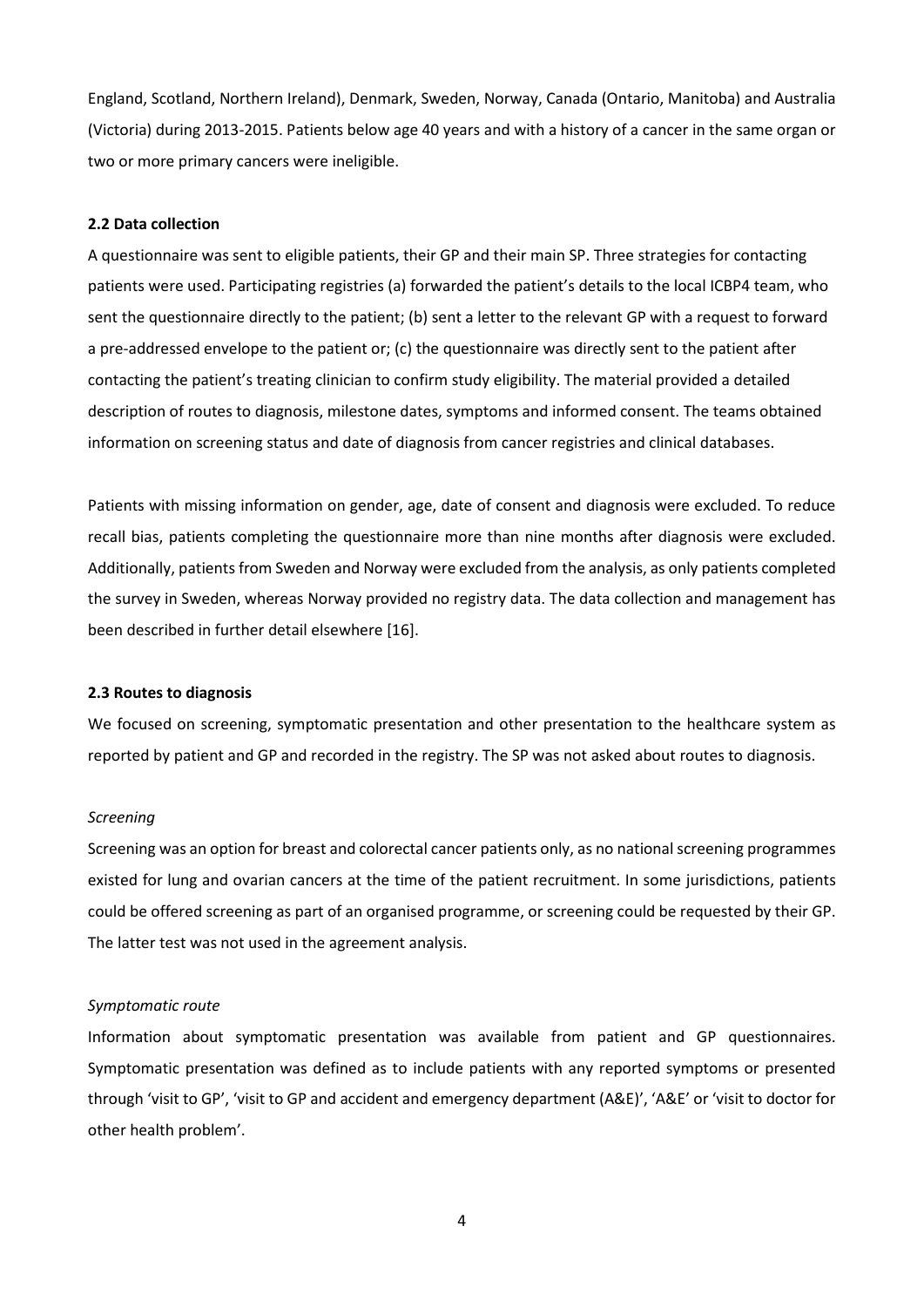#### *Other route*

The data on other routes was available from patient and GP questionnaires.

#### **2.4 Milestone dates**

We focused on three selected milestone dates: date of first cancer-related visit to primary care, date of diagnosis and date of treatment initiation.

#### *Date of first visit*

The patients and GPs were asked about the exact date of the first visit to primary care for a specific cancer. Breast and colorectal cancer patients were excluded from the analysis if their route to diagnosis was screening.

#### *Date of diagnosis*

Patient questionnaire and registry records included single items on the date of cancer diagnosis, whereas the date of diagnosis in GP and SP questionnaires was defined as: date of histological confirmation, date of biopsy, date of results of investigation, date of hospital admission, date of confirmation by multidisciplinary team, date when "patient was told" or other date of diagnosis (in declining order of priority).

#### *Date of treatment*

Date of treatment was collected from patient and SP questionnaires. For patient data, the date was defined as the earliest date of either surgery, chemotherapy, radiology or other treatment.

If the difference between two dates for the same milestone was more than one year when reported by different sources, such milestone was considered a potential outlier and excluded from the analysis.

#### **2.5 Statistical analyses**

The agreement for nominal variables on routes to diagnosis was assessed by chance-corrected agreement in the form of kappa coefficients [17] and Gwet's AC1 [18]. Cohen's kappa statistics is widely used to compute agreement between raters on nominally scaled data. However, it is known to be affected by an unbalanced prevalence of the trait, i.e. in a situation where a large proportion of ratings is either positive or negative, kappa may then yield a low value despite high overall percentage agreement [19]. We used AC1 as an alternative agreement coefficient to remediate this issue. Agreement measured by kappa and AC1 was interpreted as: *poor* (below 0), *slight* (0–0.2), *fair* (0.2–0.4), *moderate* (0.4–0.6), *substantial* (0.6-0.8) and *almost perfect* (above 0.8) [20].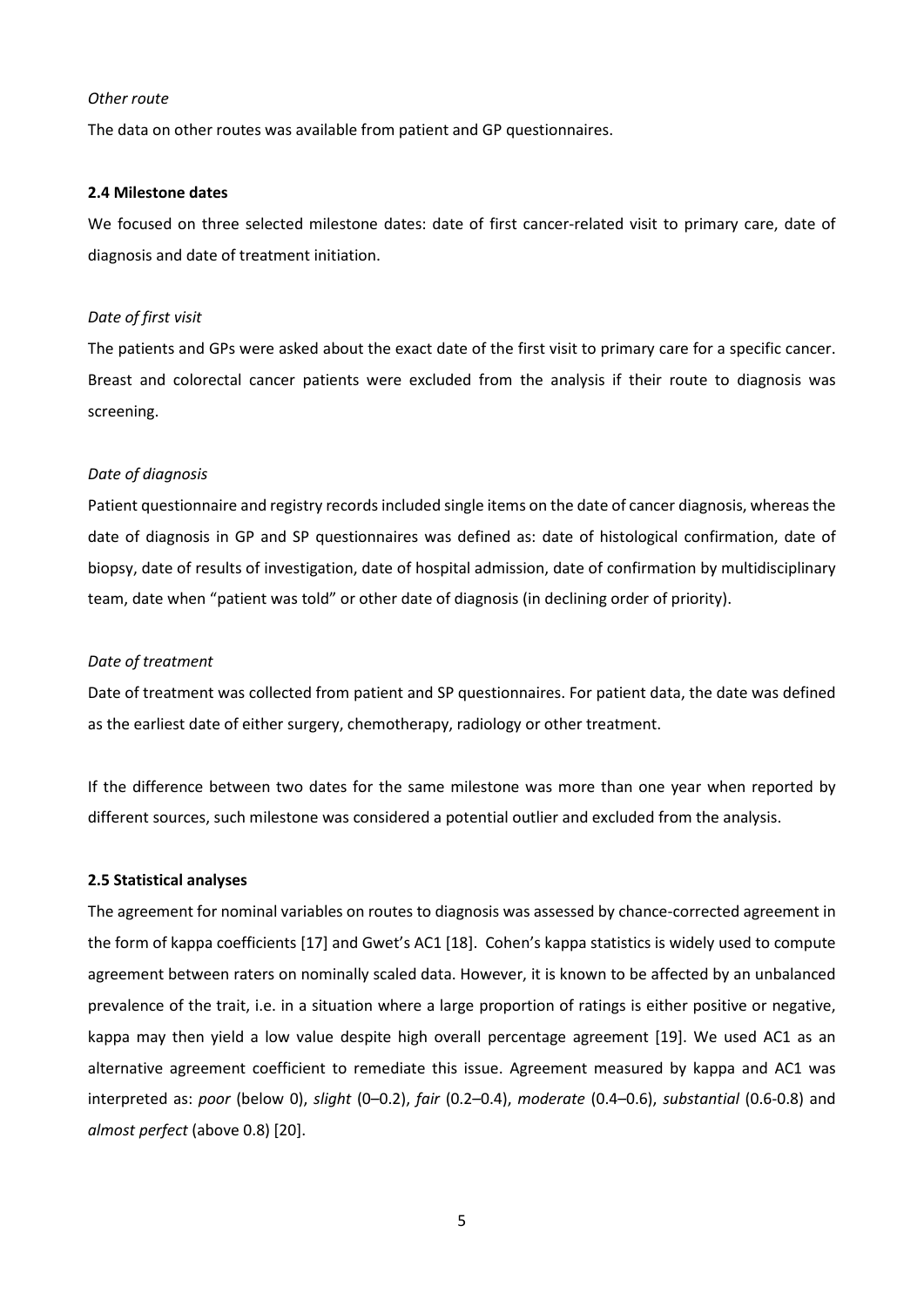The difference between dates could be approximated as following a normal distribution. The agreement for dates was measured by Lin's concordance correlation coefficient (CCC) [21]. We interpreted agreement measured by CCC as: *poor* (below 0.4), *moderate* (0.4-0.7) and *good* (above 0.7) [22].

The analysis was based on the combined dataset across all jurisdictions and was performed for each type of cancer and for the total dataset. The complete-case approach was used in the analyses. Several sensitivity analyses tested the robustness of the results. Statistical analyses were carried out in Stata, version 15.

## **3. Results**

The flow of patients and the exclusion criteria are outlined in Fig. 1. A total of 4,502 (57%) fulfilled the inclusion criteria for the analyses of routes to diagnosis and 2,287 (29%) patients for the analyses of dates.

While the gender and age distribution of included patients were comparable to that of identified patients, included patients were more likely to be women and aged 60-69 years. Included patients were more likely to have less advanced stage than identified patients and therefore more likely to be alive one year after diagnosis (Table A.1 in Appendix A).

Included patients with breast or ovarian cancer were generally younger and had less comorbidity (Table 1). Slightly more than half of the patients with colorectal or lung cancer were men. The clinical features were similar for each jurisdiction, but the number of Ontario residents with lung or ovarian cancer used in the analysis of dates was low (Table A.2 in Appendix A).

#### **3.1 Agreement on routes to diagnosis**

Approximately 45% of breast cancers were detected by screening, 53% by symptomatic presentation and 5% by other routes (Table 2). Approximately 20% of colorectal cancers were detected by screening, 73% by symptomatic presentation and 11% by other routes. Some patients reported multiple routes to diagnosis.

The agreement on screening route was almost perfect (kappa ≥ 0.86 for breast cancer; overall agreement ≥ 0.90, AC1 ≥ 0.85 for colorectal cancer) (Table 3). The agreement on symptomatic presentation was almost perfect for breast and ovarian cancers (kappa = 0.88 for breast cancer; overall agreement = 86%, AC1 = 0.84 for ovarian cancer) and substantial for colorectal and lung cancers (overall agreement  $\geq 80\%$ , AC1 = 0.74). The agreement on other routes was high for breast cancer (overall agreement = 92%, AC1 = 0.91) and lower for the other three types of cancer (overall agreement ranged from 74% and AC1 from 0.65 for lung cancer to 83% and 0.78, respectively, for colorectal cancer).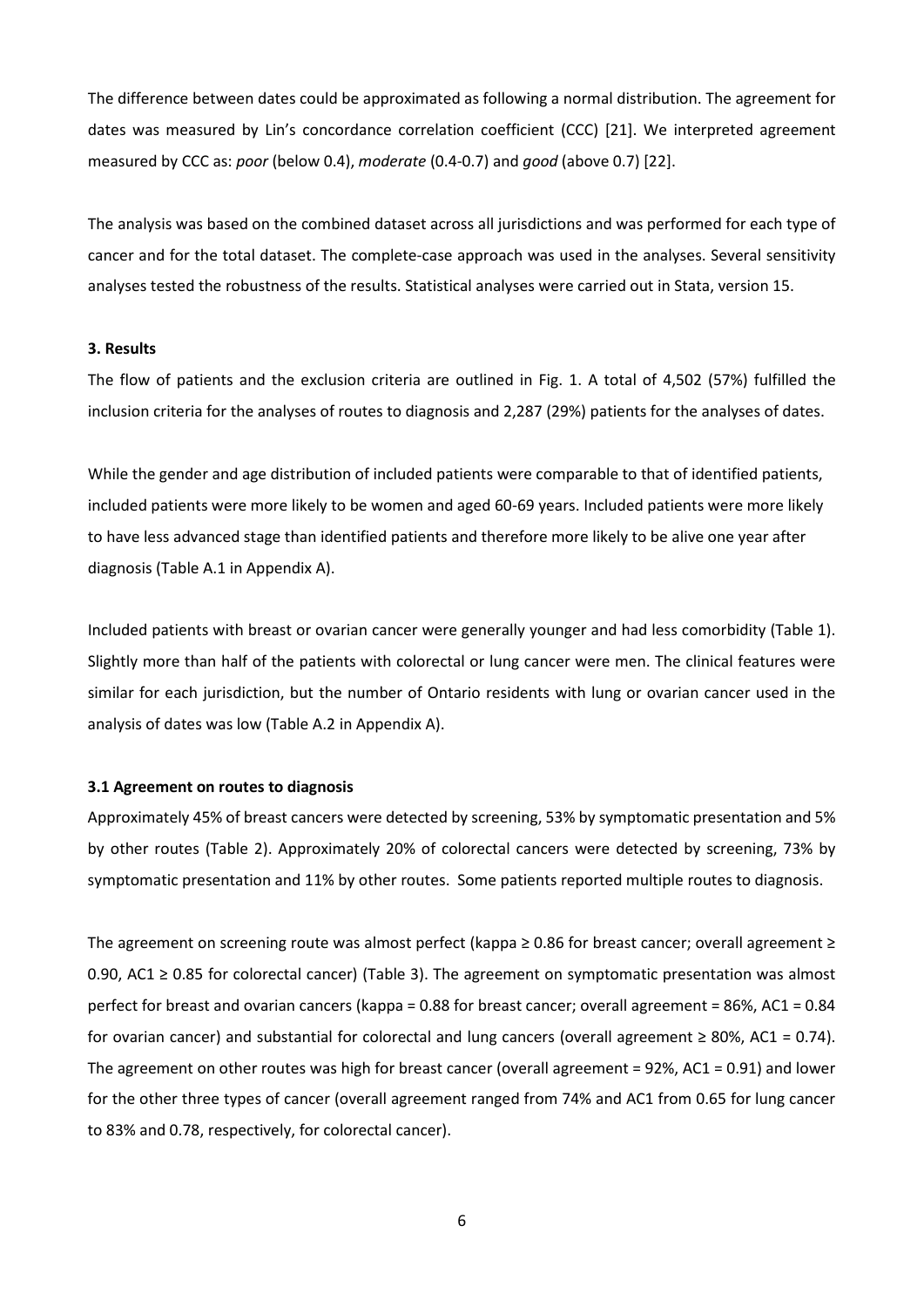In case of substantial discrepancy between kappa and AC1 coefficients, the result was interpreted as a good agreement if overall agreement and AC1 was high despite low kappa. In this situation, the proportion of patients using a specific route to diagnosis was either very low or very high, and the kappa coefficient was thus considered to be artificially low due to the unbalanced trait prevalence [19],[18].

## **3.2 Agreement on milestone dates**

Adequate agreement was achieved across all data sources for all milestone dates when the four types of cancer were assessed together (CCC = 0.92 for date of first presentation to primary care; 0.96 ≤ CCC ≤ 0.98 for date of diagnosis and CCC = 0.90 for date of treatment initiation) (Table 4). After stratification by type of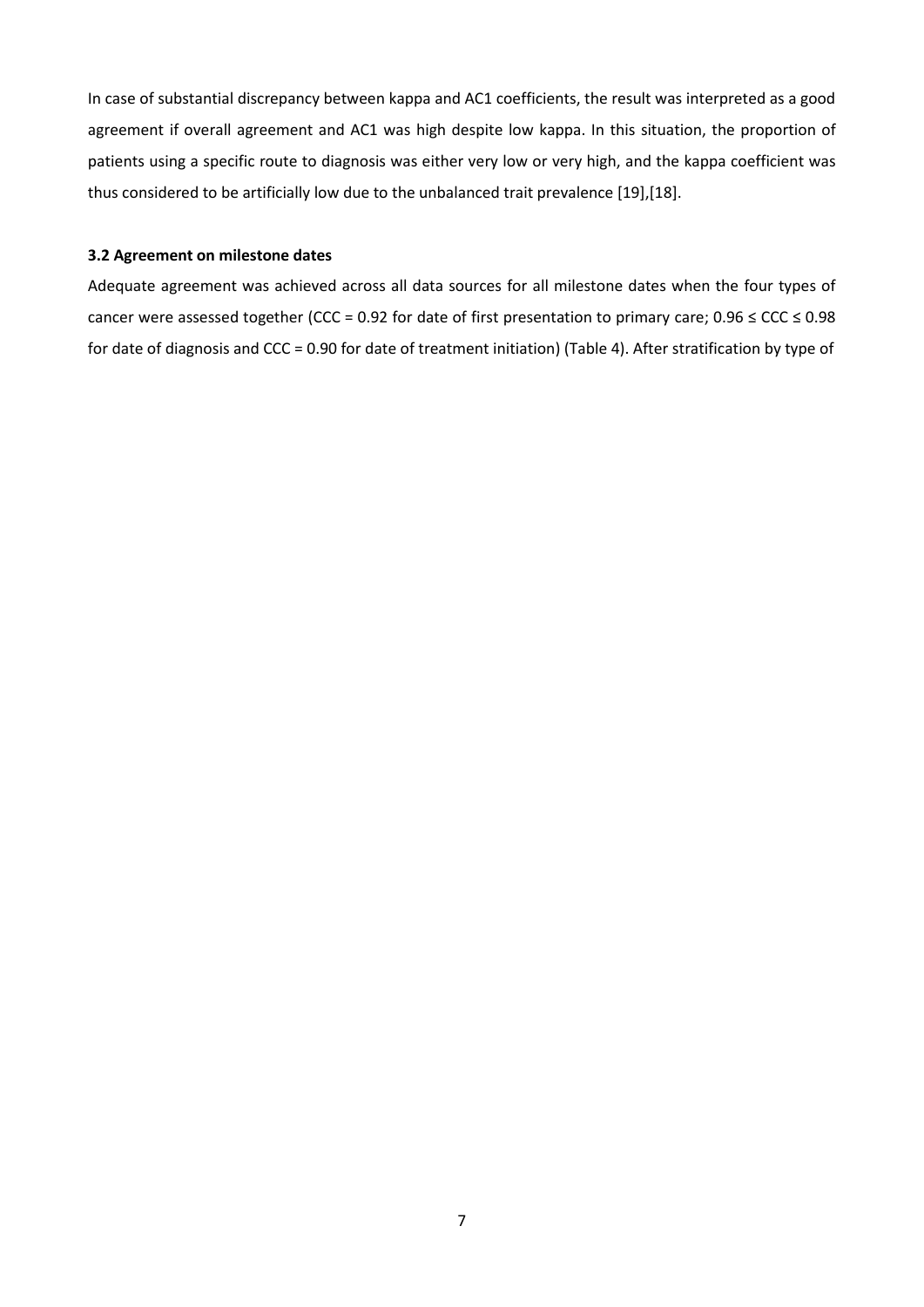

**Fig. 1.** Flowchart of patients included in the analysis on (a) routes to diagnosis and (b) milestone dates.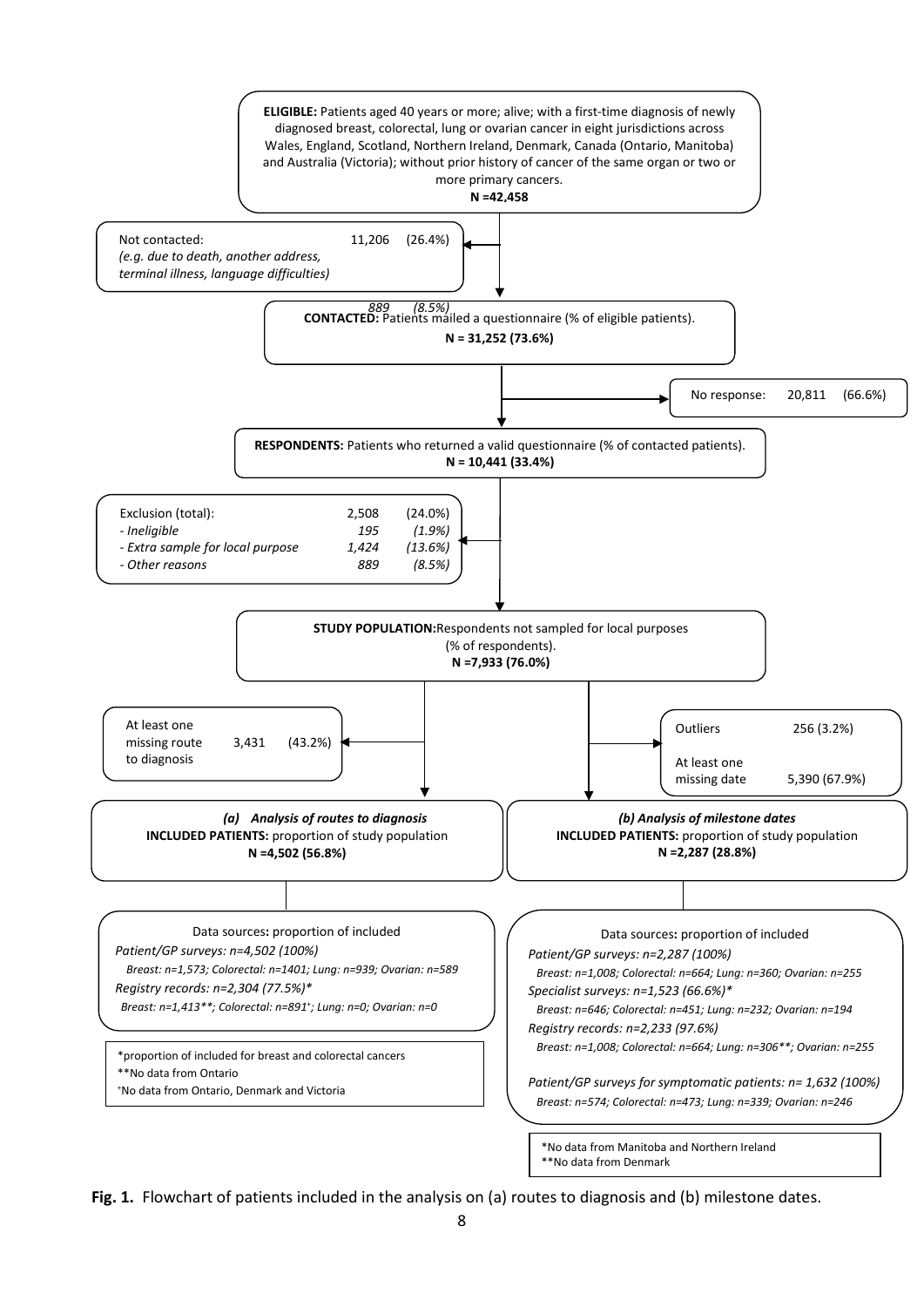**Table 1.** Basic characteristics of patients included in the analyses of routes to diagnosis (top) and milestone dates (bottom) (n and % if nothing else stated)

| Analysis of routes to diagnosis                              |                      |          |     |                      |             |           |                       |                          |            |              |
|--------------------------------------------------------------|----------------------|----------|-----|----------------------|-------------|-----------|-----------------------|--------------------------|------------|--------------|
|                                                              | <b>Breast cancer</b> |          |     | Colorectal<br>cancer | Lung cancer |           | <b>Ovarian cancer</b> |                          |            | <b>Total</b> |
|                                                              | $(N=1573)$           |          |     | $(N=1413)$           |             | $(N=939)$ |                       | $(N=589)$                |            | $(N=4502)$   |
| Age (years), Median (IQI)                                    | 62                   | (53, 70) |     | 69 (62,76)           | 69          | (64, 75)  | 63                    | (55, 71)                 |            | 66 (58,74)   |
| Gender, Male<br>among colorectal and lung<br>cancer patients |                      |          | 816 | (58)                 | 495         | (53)      |                       | $\overline{\phantom{a}}$ | 1311       | (56)         |
| Comorbidity $1$                                              |                      |          |     |                      |             |           |                       |                          |            |              |
| None                                                         | 1098                 | (70)     | 769 | (55)                 | 355         | (38)      | 408                   | (69)                     | 2,630      | (58)         |
| <b>Medium</b>                                                |                      | 454 (29) |     | 599 (43)             |             | 532 (57)  | 176                   | (30)                     | 1,761 (39) |              |
| High                                                         | 11                   | (1)      | 31  | (2)                  | 52          | (5)       | 5                     | (1)                      | 99         | (2)          |
| Missing                                                      |                      | 10(1)    |     | 2(1)                 | 0           | (0)       | 0                     | (0)                      |            | 12(1)        |

| Analysis of milestone dates                                                     |                      |                          |     |                             |             |            |                       |                          |              |            |
|---------------------------------------------------------------------------------|----------------------|--------------------------|-----|-----------------------------|-------------|------------|-----------------------|--------------------------|--------------|------------|
|                                                                                 | <b>Breast cancer</b> |                          |     | <b>Colorectal</b><br>cancer | Lung cancer |            | <b>Ovarian cancer</b> |                          | <b>Total</b> |            |
|                                                                                 | (N=1008)             |                          |     | $(N=664)$                   |             | $(N=360)$  |                       | $(N=255)$                |              | $(N=2287)$ |
| Age (years), Median (IQI)                                                       |                      | 62 (52,69)               |     | 69 (62,76)                  |             | 68 (64,75) |                       | 63 (55,70)               |              | 65 (57,73) |
| Gender, Male<br>among colorectal and lung<br>cancer patients<br>Comorbidity $1$ |                      | $\overline{\phantom{a}}$ | 400 | (60)                        |             | 182 (51)   |                       | $\overline{\phantom{a}}$ |              | 582 (57)   |
| None                                                                            | 708                  | (70)                     |     | 360 (54)                    |             | 151 (42)   |                       | 183 (72)                 | 1402 (61)    |            |
| Medium                                                                          | 287                  | (28)                     |     | 292 (44)                    |             | 194 (54)   |                       | 71 (28)                  |              | 844 (37)   |
| High                                                                            | 10                   | (1)                      |     | 12(2)                       |             | 15 (4)     |                       | 1(1)                     | 38           | (2)        |
| Missing                                                                         |                      | 3(1)                     | 0   | (0)                         | 0           | (0)        | 0                     | (0)                      | 3            | (1)        |

<sup>1</sup>Comorbidity coded as none (none reported), medium (1-2 reported) and high (3+ reported)

Abbreviations: ICI: inter-quartile interval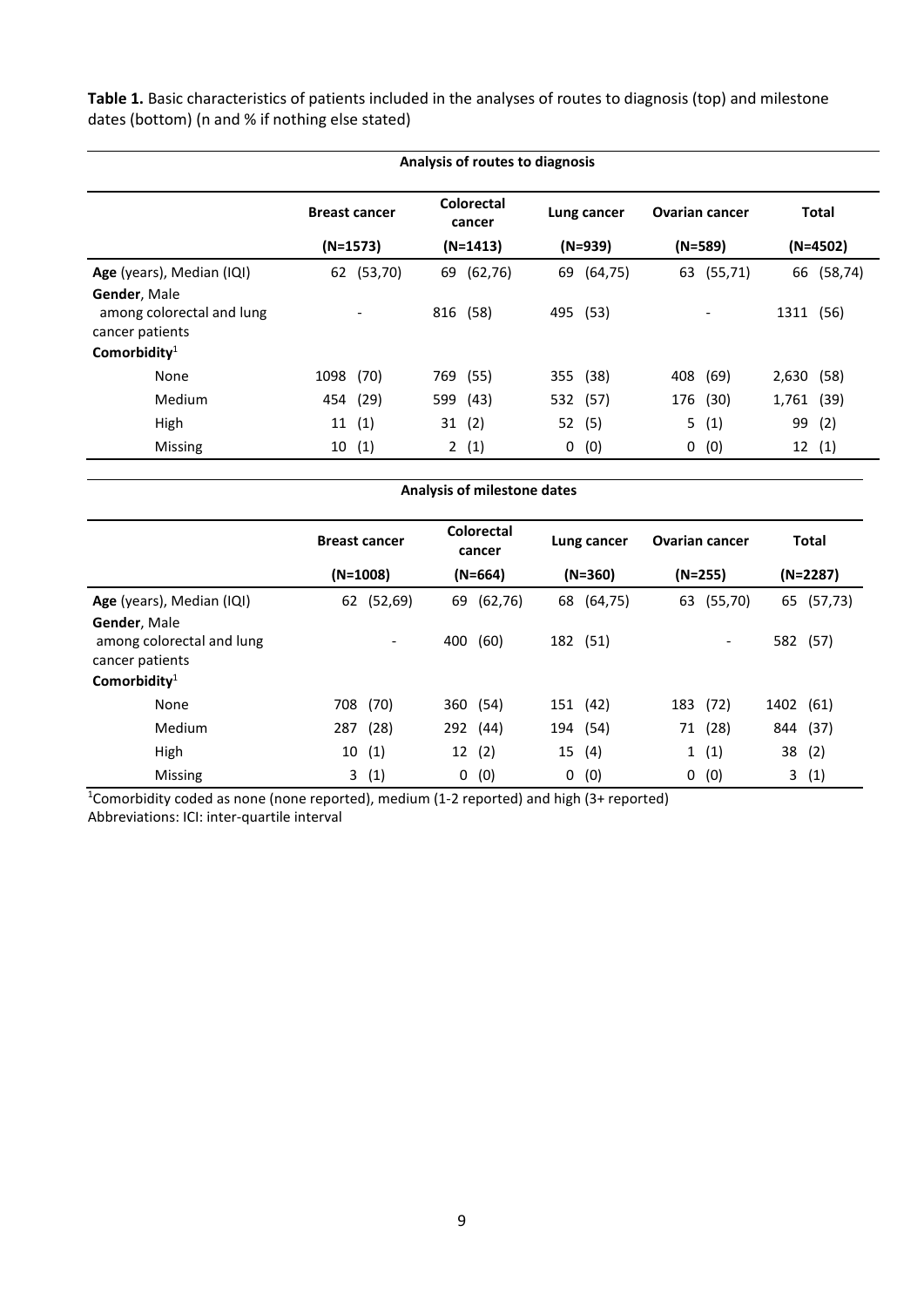| Data sources           | Proportion of cases with<br>screening route (95% CI) | Proportion of cases with<br>symptomatic route (95% CI) | <b>Proportion of cases with</b><br>other route (95% CI) |
|------------------------|------------------------------------------------------|--------------------------------------------------------|---------------------------------------------------------|
| <b>Breast cancer</b>   |                                                      |                                                        |                                                         |
| Patient $(n=1573)$     | $0.45(0.42 - 0.47)$                                  | $0.52(0.50-0.54)$                                      | $0.07(0.06 - 0.08)$                                     |
| $GP (n=1573)$          | $0.44(0.41-0.46)$                                    | $0.54(0.52-0.56)$                                      | $0.03(0.02-0.04)$                                       |
| Registry ( $n=1413$ )  | $0.44(0.41-0.46)$                                    | n/a                                                    | n/a                                                     |
| Colorectal cancer      |                                                      |                                                        |                                                         |
| Patient $(n=1401)$     | $0.24$ (0.22-0.27) $*$                               | $0.71(0.69-0.73)$                                      | $0.12(0.10-0.14)$                                       |
| $GP (n=1401)$          | $0.17(0.15-0.19)$                                    | $0.75(0.72-0.77)$                                      | $0.10(0.08-0.11)$                                       |
| Registry (n=891)       | $0.22(0.19-0.25)$                                    | n/a                                                    | n/a                                                     |
| Lung cancer            |                                                      |                                                        |                                                         |
| <b>Patient</b> (n=939) | n/a                                                  | $0.91(0.89-0.92)$                                      | $0.15(0.13-0.18)$                                       |
| $GP (n=939)$           | n/a                                                  | $0.84(0.81 - 0.86)$                                    | $0.18(0.16 - 0.21)$                                     |
| <b>Ovarian cancer</b>  |                                                      |                                                        |                                                         |
| Patient $(n=589)$      | n/a                                                  | $0.91(0.89 - 0.93)$                                    | $0.13(0.10-0.16)$                                       |
| $GP (n=589)$           | n/a                                                  | $0.92(0.89 - 0.94)$                                    | $0.11(0.09-0.14)$                                       |

**Table 2.** Cancer patients' routes to diagnosis expressed as proportions according to screening, symptomatic presentation or other presentation for each cancer type and data sources available

\*n=1268 due to exclusion of Manitoba as it was unknown whether patients reported screening programme or test organised by GP

Abbreviations: CI: confidence interval, GP: general practitioner, n/a: not available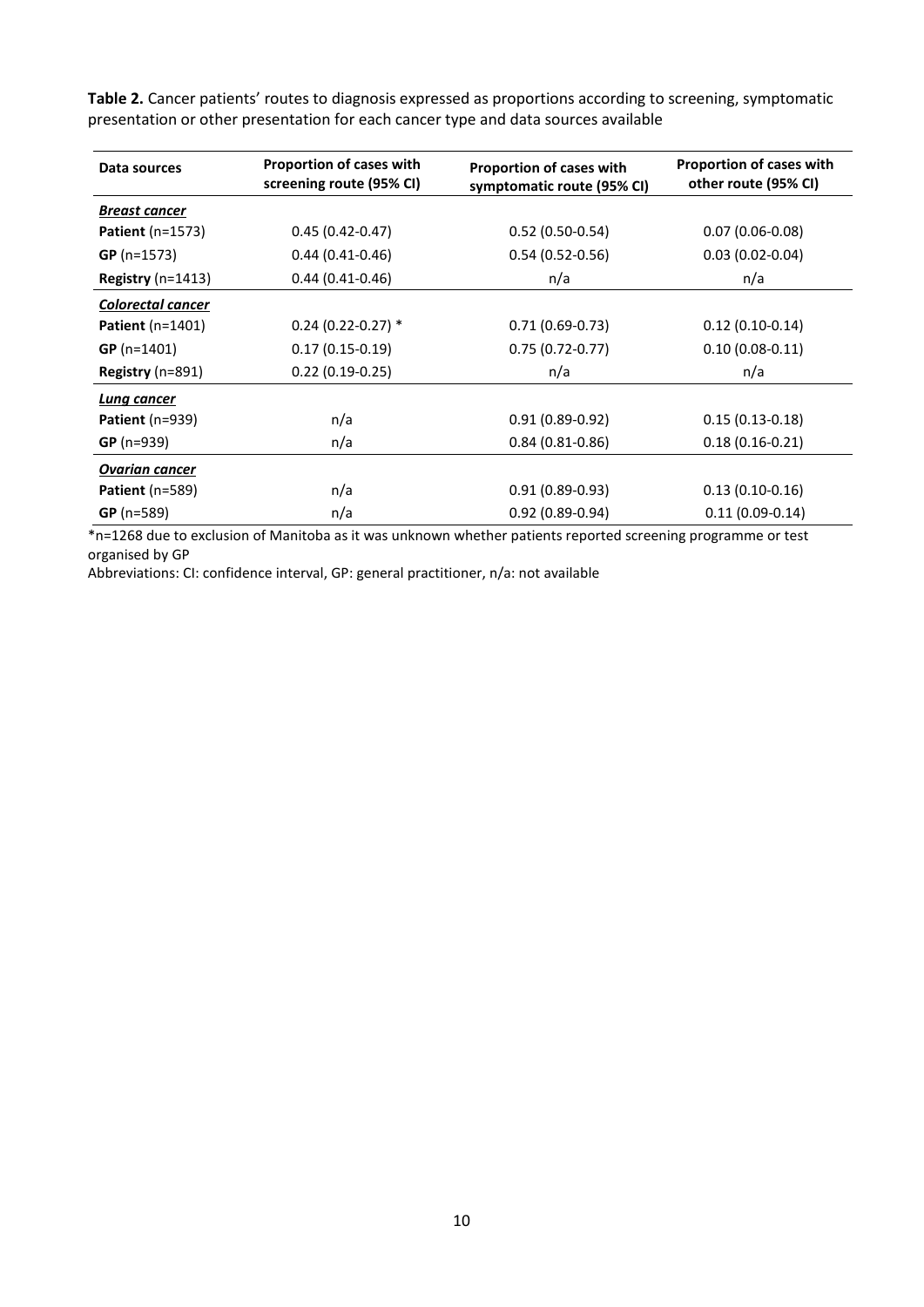**Table 3.** Agreement between different data sources to report if a cancer case was presented through screening, symptomatic or other presentation, for each disease and all four cancers

| Route to<br>diagnosis | Data sources                 | <b>Overall agreement</b><br>(%) | Kappa (95%CI)        | AC1 (95%CI)      |
|-----------------------|------------------------------|---------------------------------|----------------------|------------------|
| <b>Breast cancer</b>  |                              |                                 |                      |                  |
|                       | Patient vs GP (n=1573)       | 93                              | 0.86(0.84, 0.89)     | 0.86(0.84, 0.89) |
| Screening             | Registry vs Patient (n=1413) | 93                              | 0.86(0.84, 0.89)     | 0.87(0.84, 0.89) |
|                       | Registry vs GP (n=1413)      | 94                              | 0.88(0.86, 0.91)     | 0.89(0.87, 0.91) |
| Symptomatic           | Patient vs GP (n=1573)       | 94                              | 0.88(0.86, 0.90)     | 0.88(0.86, 0.90) |
| Other                 | Patient vs GP (n=1573)       | 92                              | 0.15(0.07, 0.24)     | 0.91(0.89, 0.93) |
| Colorectal cancer     |                              |                                 |                      |                  |
|                       | Patient vs GP (n=1268)       | 90                              | 0.71(0.66, 0.76)     | 0.85(0.83, 0.88) |
| Screening             | Registry vs Patient (n=758)  | 93                              | 0.82(0.77, 0.86)     | 0.88(0.85, 0.91) |
|                       | Registry vs GP (n=891)       | 95                              | 0.86(0.82, 0.90)     | 0.93(0.91, 0.95) |
| Symptomatic           | Patient vs GP (n=1401)       | 84                              | 0.61(0.56, 0.65)     | 0.74(0.71, 0.78) |
| Other                 | Patient vs GP (n=1401)       | 83                              | 0.09(0.03, 0.15)     | 0.78(0.75, 0.81) |
| Lung cancer           |                              |                                 |                      |                  |
| Symptomatic           | Patient vs GP (n=939)        | 80                              | 0.11(0.04, 0.19)     | 0.74(0.70, 0.78) |
| Other                 | Patient vs GP (n=939)        | 74                              | 0.09(0.02, 0.16)     | 0.65(0.60, 0.69) |
| <b>Ovarian cancer</b> |                              |                                 |                      |                  |
| Symptomatic           | Patient vs GP (n=596)        | 86                              | 0.12(0.01, 0.23)     | 0.84(0.80, 0.88) |
| Other                 | Patient vs GP (n=596)        | 80                              | $0.07 (-0.02, 0.16)$ | 0.75(0.70, 0.80) |

Abbreviations: CI: confidence interval, GP: general practitioner

**Table 4.** Mean difference (in days), proportions of agreement and concordance correlation coefficient (CCC) for dates of first visit to primary care, diagnosis and treatment, for each type of cancer and all cancers

| <b>Type of Date</b> | Data sources                 | Mean<br>difference | <b>Fully</b><br>agree | Agree<br>within 1 | Agree<br>above 1 | <b>CCC (95% CI)</b> |
|---------------------|------------------------------|--------------------|-----------------------|-------------------|------------------|---------------------|
|                     |                              | in days            | (%)                   | week (%)          | week (%)         |                     |
| Breast cancer       |                              |                    |                       |                   |                  |                     |
| First visit to PC*  | GP vs Patient (n=574)        | $-5.6$             | 44                    | 24                | 32               | 0.95(0.94, 0.95)    |
|                     | GP vs Patient (n=1008)       | 1.9                | 26                    | 37                | 37               | 0.97(0.96, 0.97)    |
|                     | Registry vs Patient (n=1008) | $-4.1$             | 21                    | 39                | 41               | 0.98(0.98, 0.98)    |
| <b>Diagnosis</b>    | Registry vs GP (n=1008)      | $-6.0$             | 27                    | 41                | 32               | 0.98(0.98, 0.98)    |
|                     | SP vs Registry (n=646)       | 5.0                | 16                    | 61                | 22               | 0.98(0.98, 0.98)    |
|                     | SP vs Patient (n=646)        | 0.6                | 17                    | 50                | 33               | 0.95(0.94, 0.96)    |
| <b>Treatment</b>    | SP and Patient (n=646)       | 4.6                | 61                    | 16                | 23               | 0.88(0.86, 0.90)    |
| Colorectal cancer   |                              |                    |                       |                   |                  |                     |
| First visit to PC*  | GP vs Patient (n=473)        | $-2.4$             | 25                    | 20                | 55               | 0.89(0.87, 0.91)    |
|                     | GP vs Patient (n=664)        | 2.2                | 18                    | 29                | 53               | 0.95(0.95, 0.96)    |
| <b>Diagnosis</b>    | Registry vs Patient (n=664)  | $-3.8$             | 22                    | 28                | 50               | 0.98(0.98, 0.98)    |
|                     | Registry vs GP (n=664)       | $-6.0$             | 28                    | 27                | 45               | 0.97(0.96, 0.97)    |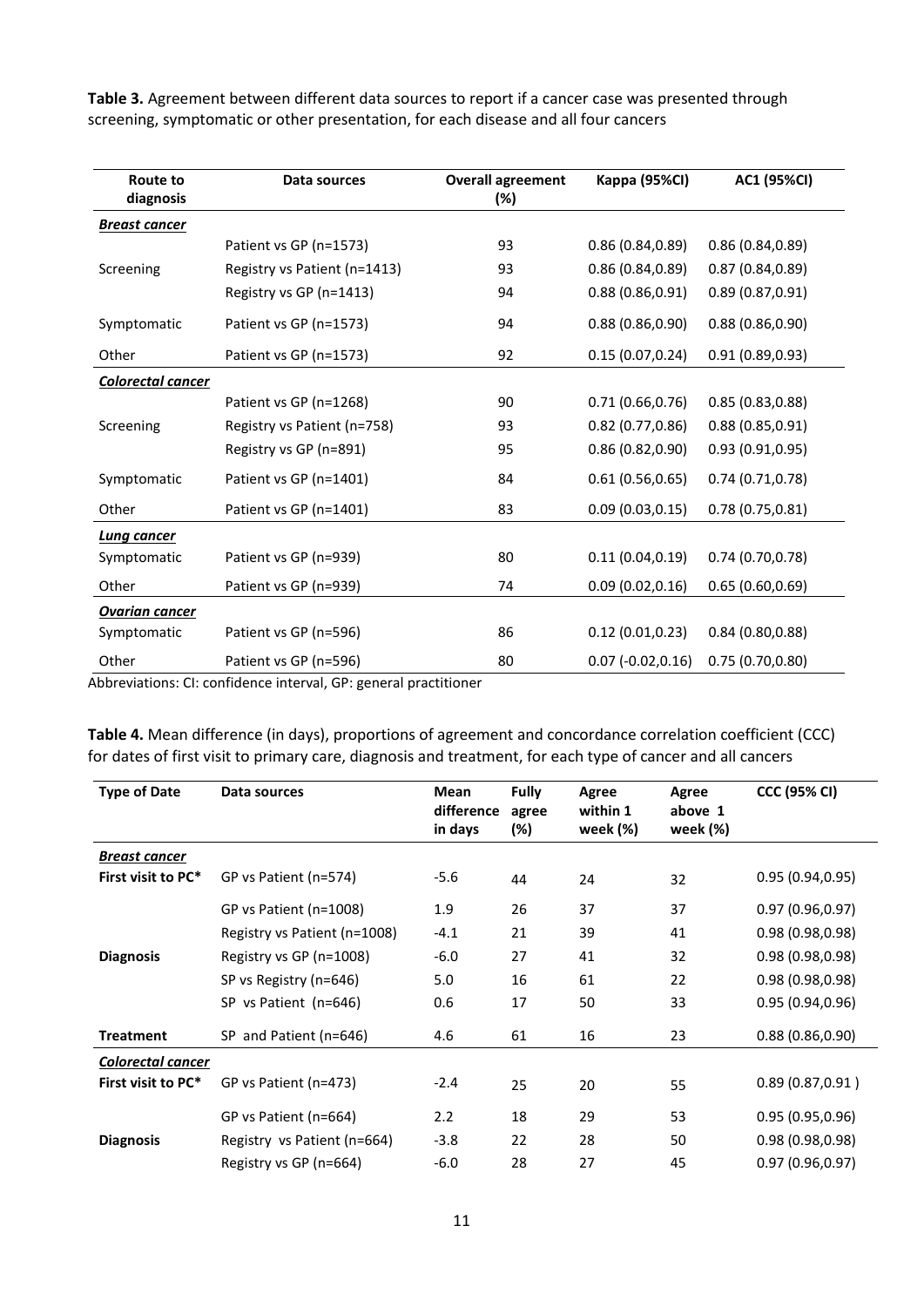|                       | SP vs Registry (n=451)       | 7.1    | 18             | 53 | 30 | 0.95(0.94, 0.96) |
|-----------------------|------------------------------|--------|----------------|----|----|------------------|
|                       | SP vs Patient (n=451)        | 2.9    | 10             | 43 | 47 | 0.95(0.94, 0.96) |
| <b>Treatment</b>      | SP vs Patient (n=451)        | 4.0    | 58             | 18 | 24 | 0.89(0.87, 0.91) |
| <b>Lung cancer</b>    |                              |        |                |    |    |                  |
| First visit to PC*    | GP vs Patient (n=339)        | 1.8    | 19             | 19 | 62 | 0.91(0.89, 0.93) |
|                       | GP vs Patient (n=360)        | 10.9   | 12             | 21 | 66 | 0.96(0.95, 0.97) |
|                       | Registry vs Patient (n=306)  | 5.9    | 6              | 26 | 68 | 0.98 (0.97,0.98) |
| <b>Diagnosis</b>      | Registry vs GP (n=306)       | $-7.2$ | 23             | 28 | 49 | 0.97(0.97, 0.98) |
|                       | SP vs Registry (n=178)       | 11.9   | 17             | 37 | 46 | 0.95(0.94, 0.97) |
|                       | SP vs Patient (n=232)        | 10.3   | 9              | 30 | 61 | 0.94(0.93, 0.96) |
| <b>Treatment</b>      | SP vs Patient (n=232)        | 2.7    | 47             | 24 | 29 | 0.96(0.95, 0.97) |
| <b>Ovarian cancer</b> |                              |        |                |    |    |                  |
| First visit to PC*    | GP vs Patient (n=246)        | 6.4    | 35             | 18 | 48 | 0.91(0.89, 0.93) |
|                       | GP vs Patient (n=255)        | 10.0   | 9              | 27 | 64 | 0.97(0.96, 0.97) |
|                       | Registry vs Patient (n=255)  | 1.3    | 7              | 25 | 67 | 0.98 (0.97,0.98) |
| <b>Diagnosis</b>      | Registry vs GP (n=255)       | $-8.7$ | 28             | 23 | 49 | 0.97(0.97, 0.98) |
|                       | SP vs Registry (n=194)       | 7.5    | 28             | 27 | 44 | 0.99(0.98, 0.99) |
|                       | SP vs Patient (n=194)        | 5.5    | $\overline{7}$ | 30 | 63 | 0.98 (0.98,0.98) |
| <b>Treatment</b>      | SP vs Patient (n=194)        | 8.1    | 57             | 17 | 26 | 0.93(0.91, 0.95) |
| All cancers           |                              |        |                |    |    |                  |
| First visit to PC*    | GP vs Patient (n=1632)       | $-1.3$ | 32             | 21 | 47 | 0.92(0.91, 0.92) |
|                       | GP vs Patient (n=2287)       | 4.3    | 19             | 31 | 50 | 0.96(0.96, 0.97) |
|                       | Registry vs Patient (n=2233) | $-2.0$ | 18             | 32 | 50 | 0.98(0.98, 0.98) |
| <b>Diagnosis</b>      | Registry vs GP (n=2233)      | $-6.5$ | 27             | 33 | 40 | 0.98 (0.97,0.98) |
|                       | SP vs Registry (n=1469)      | 6.8    | 18             | 51 | 31 | 0.97(0.97, 0.97) |
|                       | SP vs Patient (n=1523)       | 3.4    | 12             | 43 | 45 | 0.96 (0.95,0.96) |
| <b>Treatment</b>      | SP vs Patient (n=1523)       | 4.6    | 57             | 18 | 25 | 0.90(0.89, 0.91) |

\*only for symptomatic patients

Abbreviations: CI: confidence interval, GP: general practitioner, PC: primary care, SP: cancer specialist

disease, the agreement was still reasonable. CCC for date of first presentation ranged from 0.89 for colorectal cancer to 0.95 for breast cancer. CCC for date of treatment was about 0.88 for breast and colorectal cancers and above 0.9 for the other two diseases. CCC for date of diagnosis was homogenous across all four cancer types, ranging from 0.94 to 0.99. The mean difference ranged from 0.6 days for diagnosis date of breast cancer between SP and patient to 12 days for diagnosis date of lung cancer between SP and registry.

## **3.3 Sensitivity analyses**

The sensitivity analyses, which investigated the implications of including patients with missing information in at least one data source for routes to diagnosis or milestone date, displayed similar findings as the main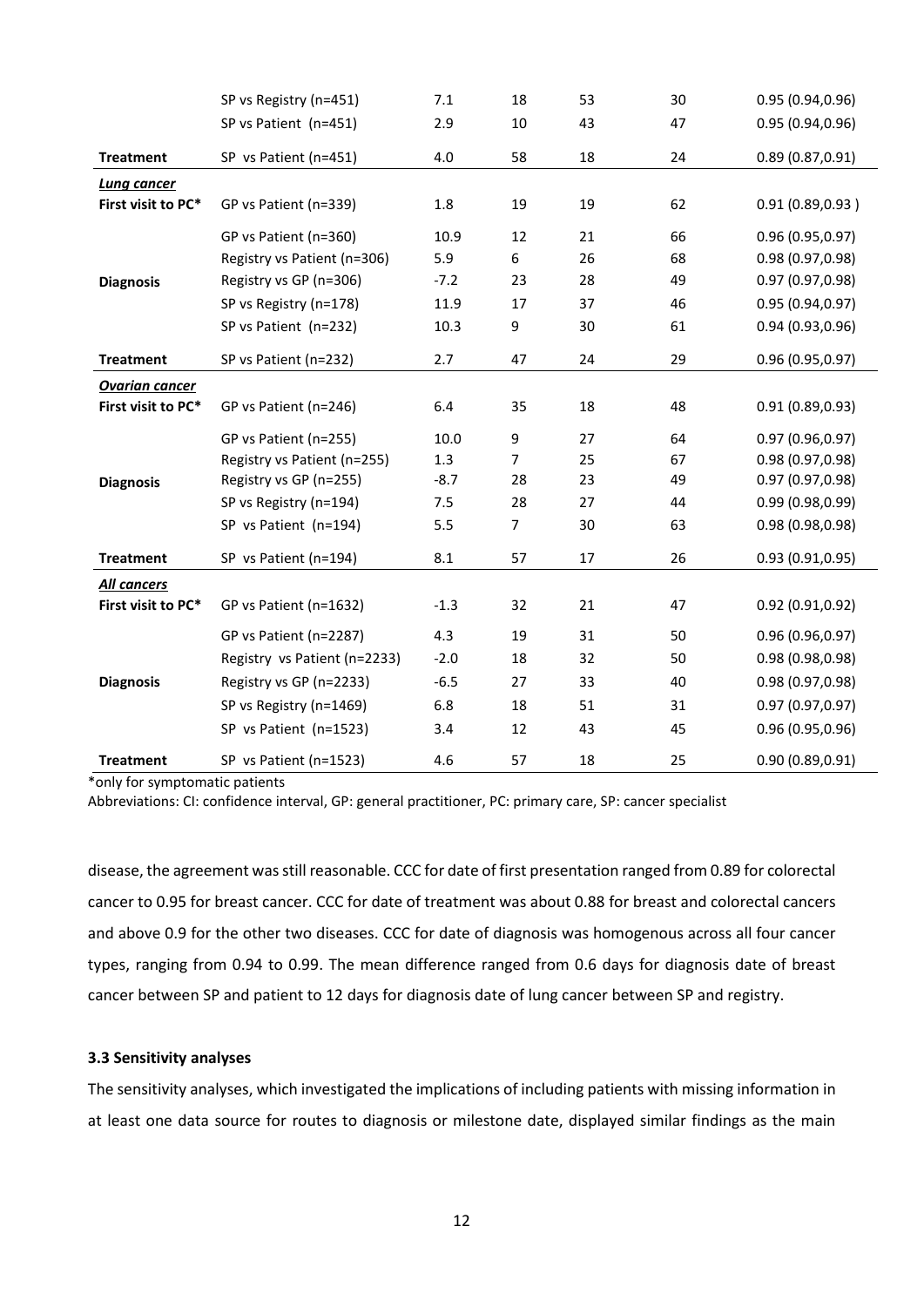analysis (Tables A.3-A.4 in Appendix A). And the basic characteristics of excluded and included patients were similar (Table A.5 in Appendix A).

#### **4. Discussion**

#### **4.1 Key findings**

The present study assessed the agreement on routes to diagnosis and milestone dates in the diagnostic pathway reported by cancer patients, physicians and cancer registries in several countries. We found almost perfect agreement on routes to diagnosis (screening, symptomatic presentation and other presentation) for breast cancer across all explored data sources. However, the agreement was lower for colorectal, lung and ovarian cancers, ranging from substantial to almost perfect. The lowest level of agreement was seen for lung cancer. A possible explanation for the higher level of agreement in breast cancer is that the diagnostic pathways for this type of cancer may be relatively straightforward; by comparison, symptoms are typically vague in colorectal, lung and ovarian cancers, leading to more convoluted pathways. For example, a survey of patients with newly diagnosed ovarian cancer found that bloating and increased abdominal size were reported three to four times more often than documented in primary-care records [23].

We found good agreement on milestone dates across all data sources and all types of dates. The agreement was highest for date of diagnosis, with almost no variation across different combinations of data sources. Lower agreement was seen for date of first presentation to primary care and date of treatment initiation across all four types of cancers.

#### **4.2 Comparison of findings with existing literature**

Some studies have questioned the quality of self-reported data in cancer research. A Canadian study [9] showed low agreement between self-reported history and physician's records on less invasive colorectal cancer screening tests. However, the study was based on a mix of patients with and without cancer, which may explain the different findings in our study. In contrast, Australian researchers [7] showed almost perfect concordance between patient and GP for screen-detected and symptomatic presentation of colorectal cancer and breast cancer. This is consistent with our findings, except for colorectal cancer diagnosed through symptomatic presentation for which we found substantial agreement*.* The same study reported good concordance between patient and registry/specialist on date of diagnosis and date of treatment initiation, which was supported by our results*.* In line with our findings, two studies on breast cancer (one in China, one in Canada) reported substantial to almost perfect agreement on treatment initiation date, when comparing women's answers with medical records [8],[12]*.* Our findings of high levels of agreement between patients and GPs on date of first presentation to primary care align with a Danish study on all newly diagnosed cancers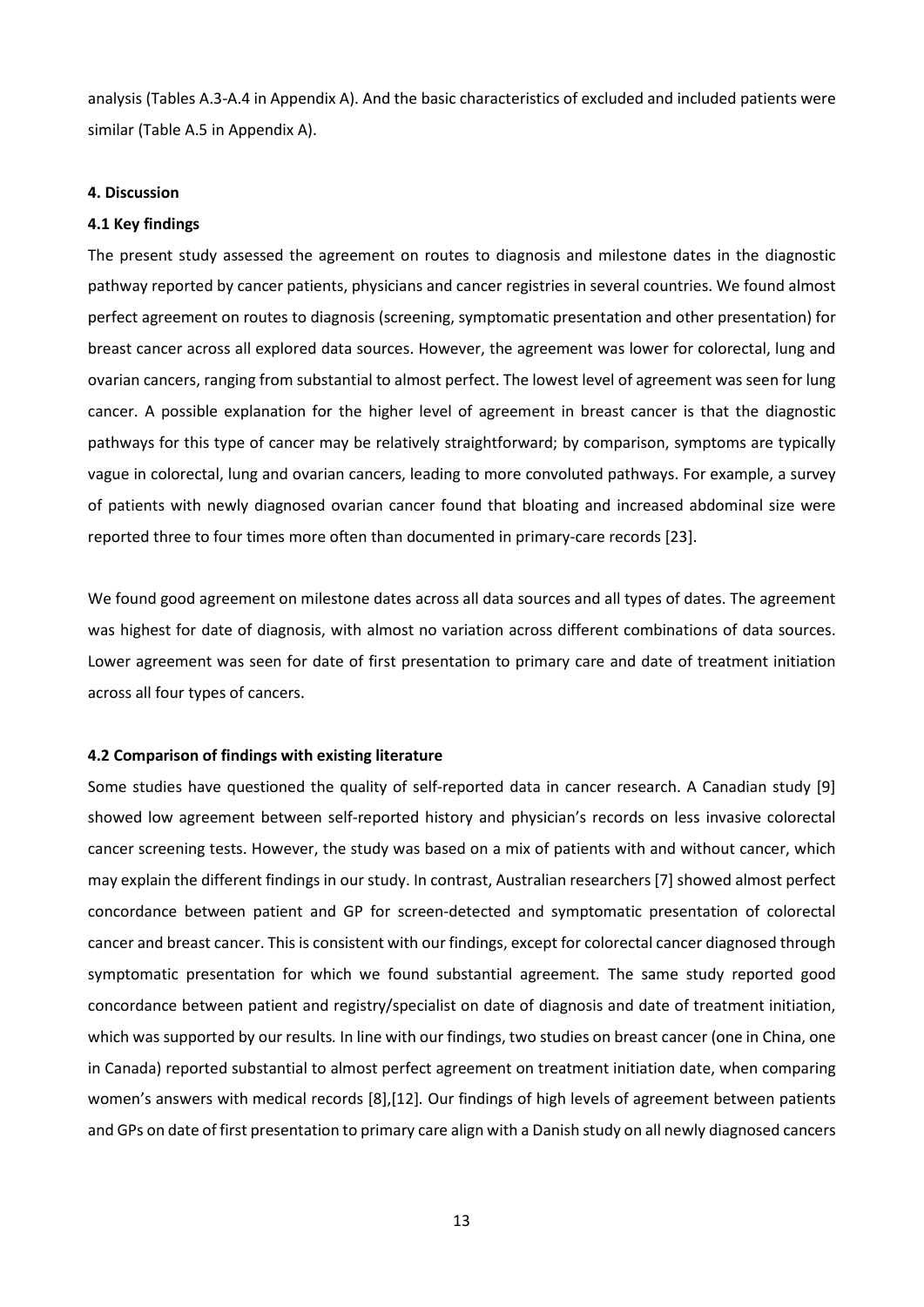[10] and an Australian study on colorectal and breast cancer [7], although another Australian study on colorectal cancer found only moderate validity for this date [11].

#### **4.3 Strengths and limitations**

A strength of our population-based cohort study is the large number of included patients (4,502 and 2,287). Moreover, the international context allowed data collection in eight jurisdictions with similar healthcare systems. The data on routes to diagnosis and milestone dates were collected from several different sources, including cancer registries and questionnaires completed by patients and their physicians (GP and SP). The ICBP4 surveys are based on state-of-the-art instruments, which undergo extensive translation and adaptation procedures, cognitive testing and pilot testing to ensure standardised high-quality data on routes to diagnosis and milestone dates [16]. The rich database allowed for multiple agreement analysis across several data sources and variables of interest.

A limitation is the variation in some items across data sources used in the agreement analysis. For example, the date of diagnosis was defined by a single general definition in the patient questionnaire and in the registry, whereas this date had to be aggregated in the GP and SP questionnaires using different definitions (for example, date of histological confirmation, date of biopsy undertaken). Additionally, the treatment initiation date was based on a single definition in the questionnaire for SPs, whereas it was defined as the earliest date of either surgery, chemotherapy, radiology or other treatment in the patient questionnaire. Most likely, these issues have led to an underestimated agreement.

Subtle differences between jurisdictions were observed in the understanding of 'screening' in the route to diagnosis. The patients did not always distinguish between screening and tests for symptom-based diagnosis. For example, GPs in Australia and Canada may use faecal occult blood testing (FOBT) for screening during consultations, whereas this is rare in the UK and Scandinavia. To counter these inconsistencies, we did not include screening data in the analysis if not specified whether it formed part of a national screening programme or was requested by the GP.

If two dates for the same milestone differed by more than one year between different sources, this patient was excluded. This approach was taken to as a precaution against severe recall bias and potential misclassifications. Selection bias cannot be ruled out. However, as it accounted for only 3% of the possible cases (Figure 1), this cannot explain the high level of agreement found.

A key limitation, as with many questionnaire-based studies, was the low patient participation rate. About three quarters of eligible patients was contacted, and one third of these completed a questionnaire. This may

14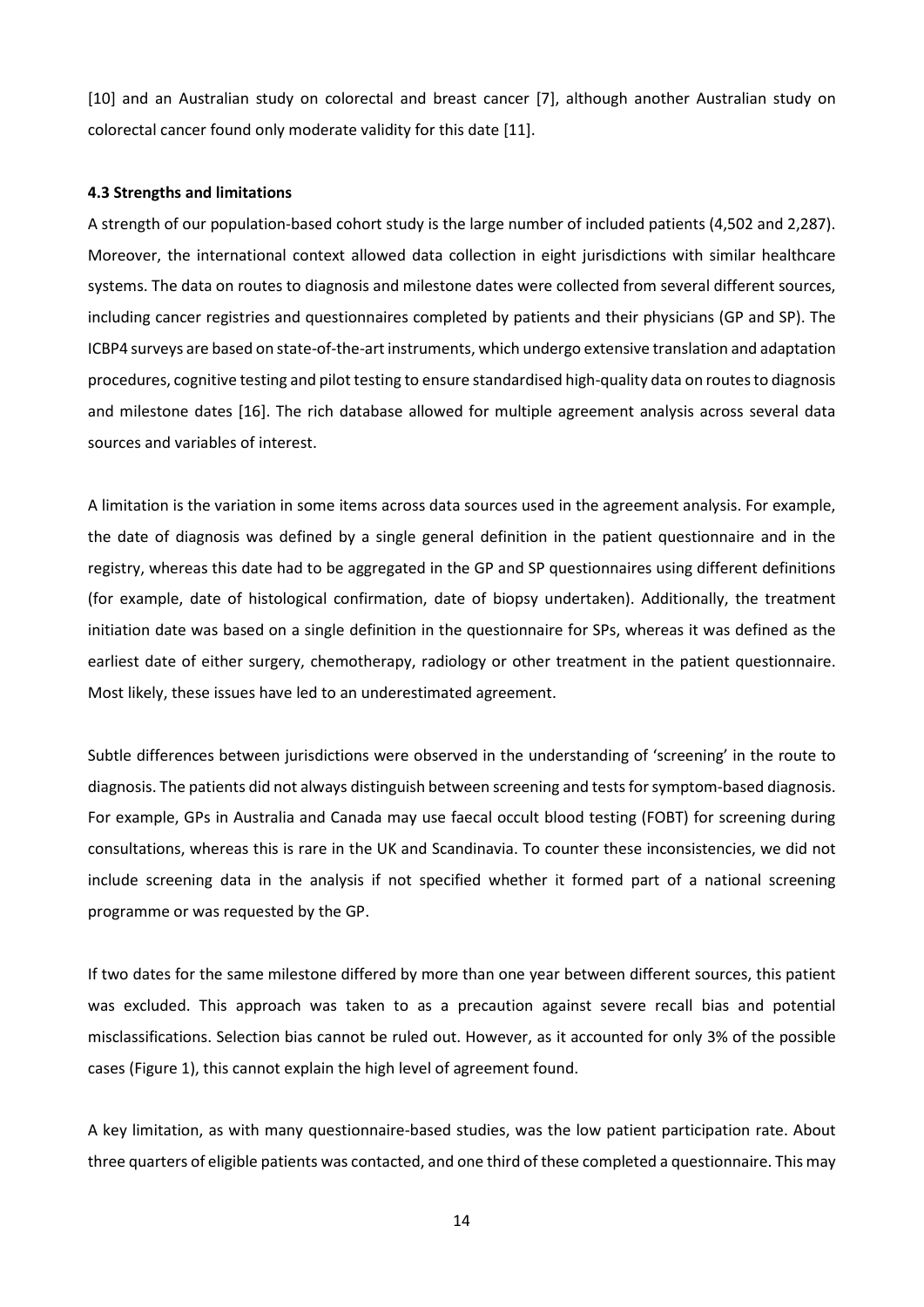have led to selection and non-response bias and has implications for interpretation and generalisation of findings. The analyses were undertaken using a complete case approach, leading to a lower response rate, especially in the analysis of dates. However, the sensitivity analysis confirmed the robustness of the results against missing data. Furthermore, the basic characteristics of excluded and included patients were broadly similar.

The ICBP4 recruitment process required the patient to be alive for at least 3-4 months after diagnosis; for some, up to 9 months after diagnosis. This may have led to recall bias and thus possibly underestimated agreement. Also, bias is conceivable as the study didn't include those who experienced dying soon after diagnosis. These may be patients who had fast ('sick-quick' patients) or prolonged pathways leading to advanced stages. Some jurisdictions did not provide all necessary data from the registries and SP questionnaires, which may have caused selection bias. Moreover, the study included data from GP questionnaires, which might have induced selection bias if the non-responding GPs had a different perception of routes to diagnosis and index dates than the responding GPs.

The broad international setting may hold other differences between jurisdictions that were not captured. Nevertheless, the clinical features of the participants were similar across cancer types and jurisdictions. The sample size was not sufficient to perform analyses at the level of each jurisdiction.

#### **4.4 Interpretation and implications**

The presented results have implications for research and development using data on the cancer pathway. The findings suggest that combining data from patient/physician questionnaires and nationwide registries can be useful to measure routes to diagnosis and milestone dates. For instance, patient questionnaires can be used when registry data and physician's records do not include data on initial presentation. The present ICBP4 study illustrates that triangulation of data from multiple sources can provide more complete and reliable information on the pathways. To prioritise data sources, we developed hierarchical data rules [24]. We recommend application of similar hierarchical data rules in future projects, and the applied rules should be made publicly available to ease interpretation.

Our findings of good agreement on milestone dates across all data sources and explored types of dates suggest that e.g. patient-reported data could complement cancer registration with patient reported date of first presentation to health care due to symptoms. The increasing use of patient-reported outcome measures (PROMs) in cancer care shows promising results, especially within clinical care [25],[26],[27]. Thus, one way to complement cancer registrations could be to routinely collect PROMs at specific time points [26],[28]. Routine PROM data on milestone dates could also supply public health authorities and clinicians with new

15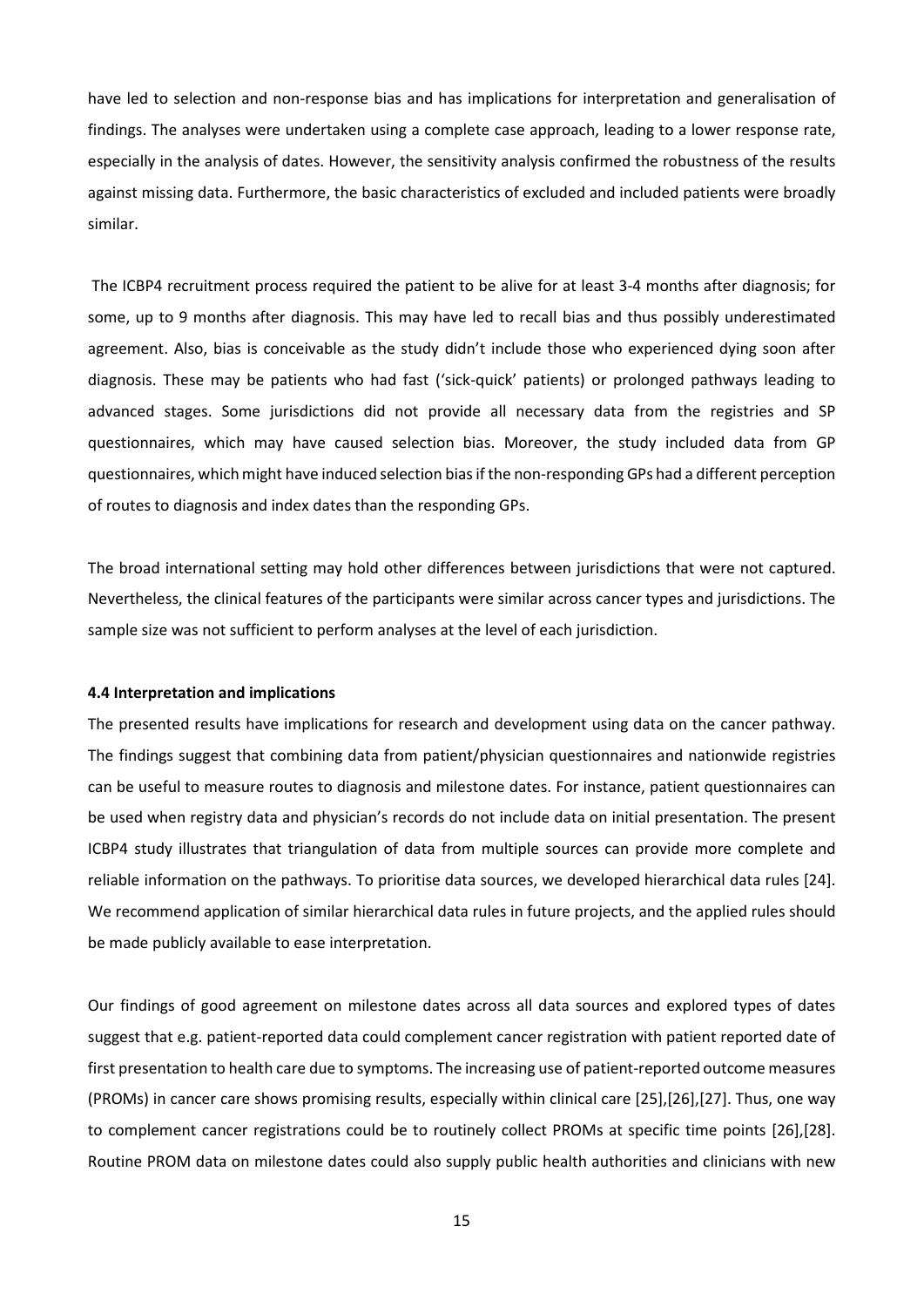and valuable information on the real timeliness of a cancer diagnosis. This information may serve as an indicator of the responsiveness of the healthcare system when new initiatives are implemented (e.g. to ensure earlier diagnosis). However, the feasibility and validity of routinely collected PROMs need to be established.

#### **5. Conclusions**

We found adequate agreement between patient/physician questionnaires and registry data on routes to cancer diagnosis (screening, symptomatic presentation and other presentation) and milestone dates (date of first presentation to primary care, date of diagnosis and date of treatment initiation). The agreement on routes to diagnosis was generally higher for breast cancer than for colorectal, ovarian and lung cancers. The agreement on date of first presentation to primary care and date of treatment initiation was generally lower than the agreement on date of diagnosis.

Our results suggest that combining data from patient/physician questionnaires and from registries may lead to more reliable estimates of routes to diagnosis and milestone dates in the cancer diagnostic pathway.

#### **Ethics approval**

Each local data collection involved specific procedures and approvals, including anonymised data transfer to University College London and Aarhus University. Approvals were received from the following institutions: Cancer Council Victoria Human Research Ethics Committee (HREC 112); Health Research Ethics Board, University of Manitoba (HS15227 (H2012:105)); Research Resource Ethics Committee, CancerCare Manitoba (RRIC#28-2012); University of Toronto Research Ethics Board (27881); The Danish Data Protection Agency (2013- 41-2030); Swedish Ethics Review Board, Uppsala (2013/306); Norway Regional committees for medical and health research ethics (2013/136/REK nord); England, Wales and Scotland, NRES Committee East Midlands – Derby 2, local R&D for each health board (11/EM/0420); and Northern Ireland ORECNI Ethical approval, local governance for each health Trust (11/EM/0420). The study was conducted in accordance with the Declaration of Helsinki.

#### **Patient consent**

Not required

## **Collaborators**

Online Appendix B contains a list of the full ICBP Module 4 Working Group.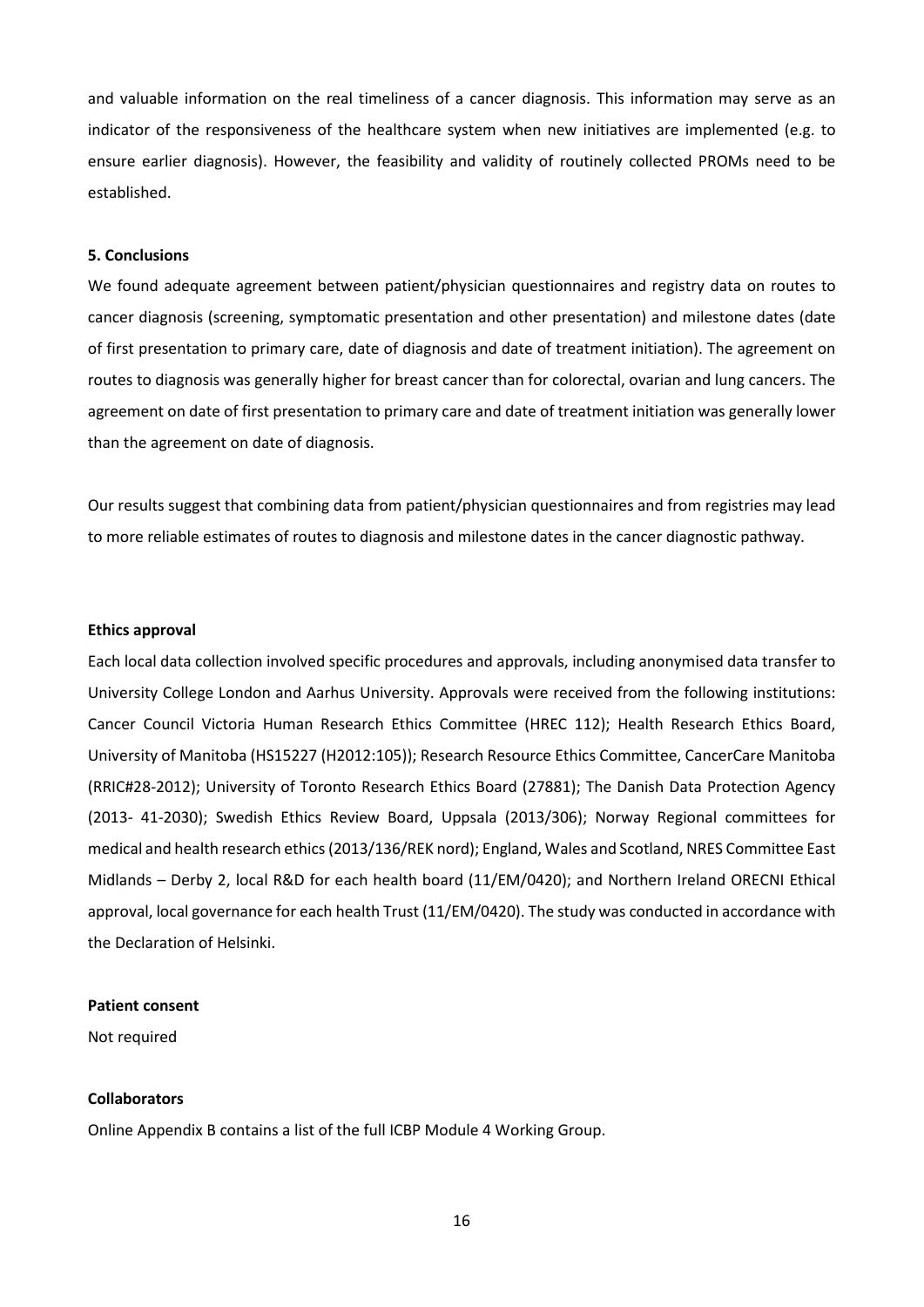#### **Acknowledgements**

We thank our colleagues and participating patients, primary care physicians and cancer treatment specialists in all participating ICBP jurisdictions. We are grateful to Catherine Foot, Martine Bomb and Brad Groves of Cancer Research UK for managing the programme. The International Cancer Benchmarking Partnership (ICBP) Module 4 Working Group (below) for their support and work keeping the study going. Stefan Bergström, Jan Willem Coebergh, Jon Emery, Monique E van Leerdam, Marie-Louise Essink-Bot and Una MacLeod (the ICBP M4 Academic Reference Group) for providing independent peer review of the study protocol and analysis plan development. Throughout the study, invaluable guidance was provided by the ICBP Programme Board. Members of this board were as follows: Aileen Keel (Scottish Government, Edinburgh, Scotland); Anna Boltong (Cancer Council Victoria, Carlton, Australia); Anna Gavin (Northern Ireland Cancer Registry, Queens University, Belfast, UK); David Currow (Cancer Institute New South Wales, Sydney, Australia); Gareth Davies (Wales Cancer Network, Cardiff, UK); Gunilla Gunnarsson (Swedish Association of Local Authorities and Regions, Stockholm, Sweden); Heather Bryant (Canadian Partnership Against Cancer, Toronto, Canada); Jane Hanson (Welsh Government, Cardiff, UK); Kathryn Whitfield (Department of Health, Victoria Australia); Linda Rabeneck (Cancer Care Ontario, Toronto, Canada); Michael A Richards (Care Quality Commission, London, UK); Michael Sherar (Cancer Care Ontario, Toronto, Canada); Nicola Quin (Cancer Council Victoria, Carlton, Australia); Nicole Mittmann (Cancer Care Ontario, Toronto, Canada); Robert Thomas (Department of Health and Human Services, Victoria, Melbourne, Australia); Sara Hiom (Cancer Research UK); Sean Duffy (NHS England, London, UK); Chris Harrison (NHS England, London, UK); Søren Brostrøm (Danish Health and Medicines Authority, Copenhagen, Denmark); and Stein Kaasa (University Hospital of Trondheim, Trondheim, Norway).

We would like to thank the Danish Breast Cancer Group (DBCG), the Danish Colorectal Cancer Database (DCCD), the Danish Lung Cancer Register (DCLR) and the Danish Gynaecological Cancer Database (DGCD) for providing secondary care data to the study; and Lone Niedziella for language editing.

#### **Funding**

The study was funded by Cancer Care Manitoba; Cancer Care Ontario; Cancer Council Victoria; Cancer Research Wales; Danish Cancer Society; Danish Health and Medicines Authority; European Palliative Care Research Centre (PRC), Norwegian University of Science and Technology (NTNU); Guidelines Audit and Implementation Network (GAIN); Macmillan Cancer Support; National Cancer Action Team; NHS England; Northern Ireland Cancer Registry, funded by the Public Health Agency NI; Norwegian Directorate of Health; Research Centre for Cancer Diagnosis in Primary Care (CaP), Aarhus University, Denmark; Scottish Government; Swedish Association of Local Authorities and Regions; University College London; University of Edinburgh; Victorian Department of Health and Human Services; and Welsh Government.

17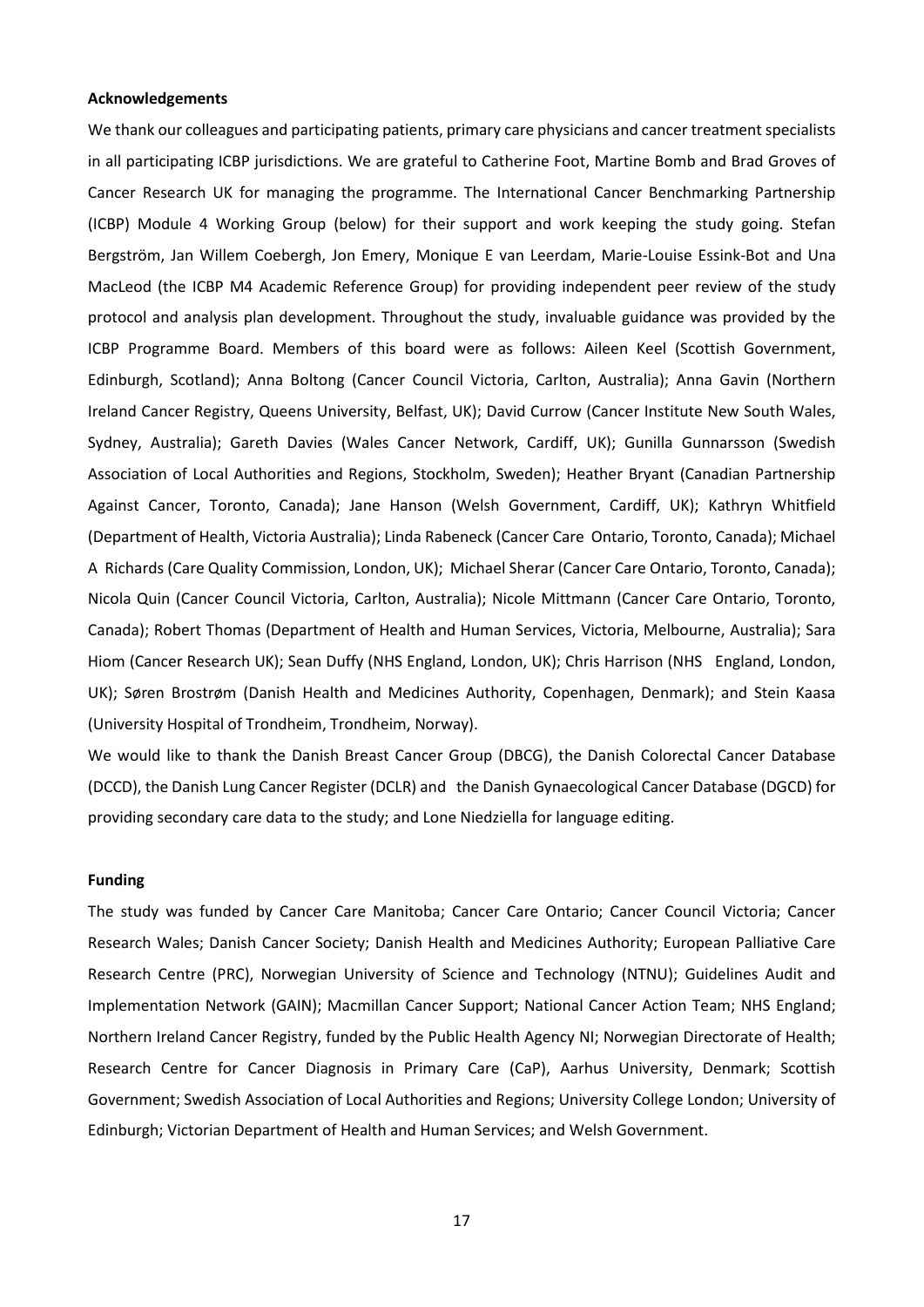The funders had no role in the study design, in the collection, analysis and interpretation of data, in the reporting of the results and in the decision to submit the article for publication.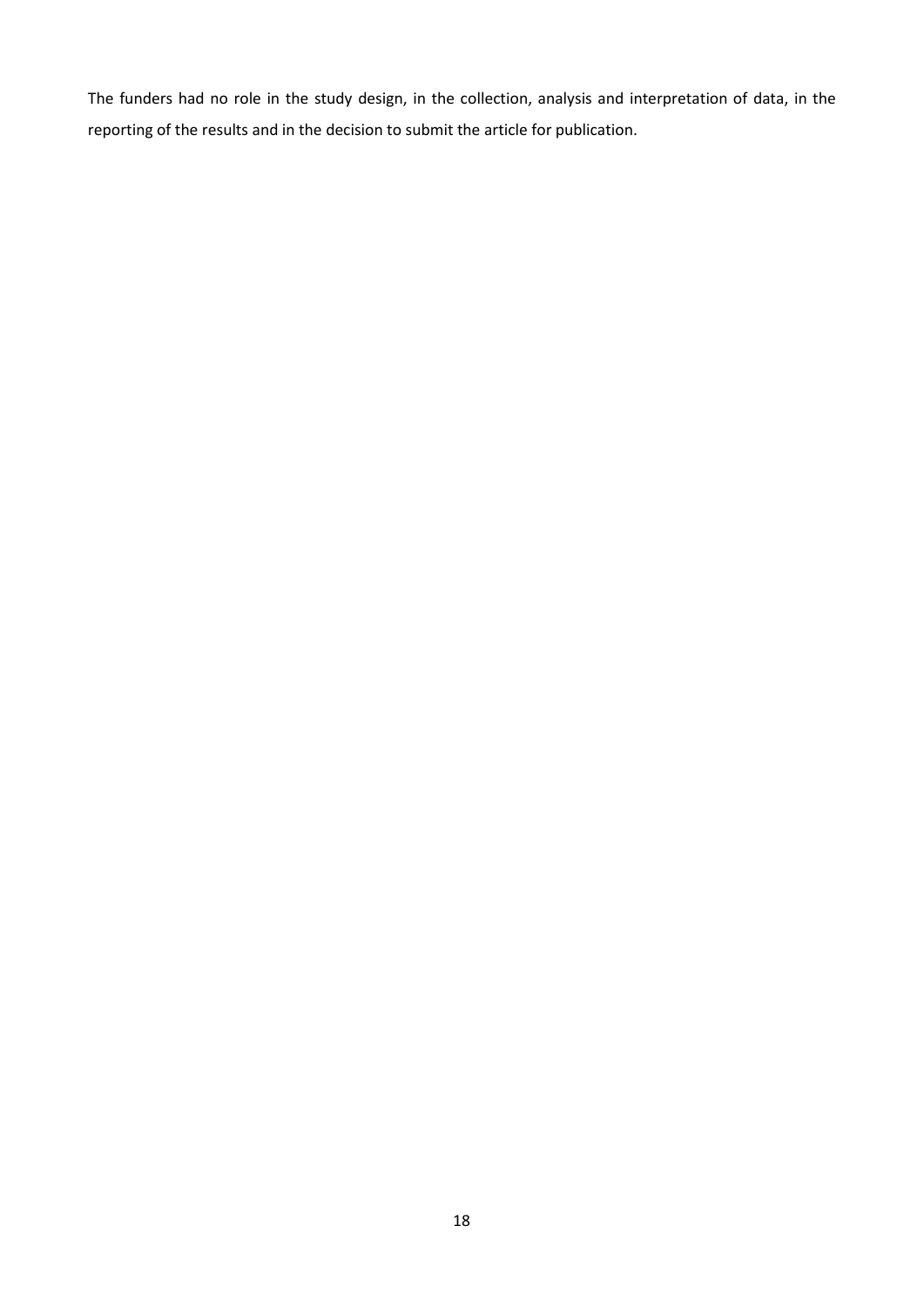#### **References**

- [1] Y. Zhou, G.A. Abel, W. Hamilton, K. Pritchard-Jones, C.P. Gross, F.M. Walter, C. Renzi, S. Johnson, S. McPhail, L. Elliss-Brookes, G. Lyratzopoulos, Diagnosis of cancer as an emergency: A critical review of current evidence, Nat. Rev. Clin. Oncol. (2017). doi:10.1038/nrclinonc.2016.155.
- [2] Z. Chen, W. King, R. Pearcey, M. Kerba, W.J. Mackillop, The relationship between waiting time for radiotherapy and clinical outcomes: A systematic review of the literature, Radiother. Oncol. (2008). doi:10.1016/j.radonc.2007.11.016.
- [3] R.D. Neal, P. Tharmanathan, B. France, N.U. Din, S. Cotton, J. Fallon-Ferguson, W. Hamilton, A. Hendry, M. Hendry, R. Lewis, U. Macleod, E.D. Mitchell, M. Pickett, T. Rai, K. Shaw, N. Stuart, M.L. Tørring, C. Wilkinson, B. Williams, N. Williams, J. Emery, Is increased time to diagnosis and treatment in symptomatic cancer associated with poorer outcomes? Systematic review, Br. J. Cancer. 112 (2015) S92–S107. doi:10.1038/bjc.2015.48.
- [4] M.L. Tørring, A.Z. Falborg, H. Jensen, R.D. Neal, D. Weller, I. Reguilon, U. Menon, P. Vedsted, Advanced-stage cancer and time to diagnosis: An International Cancer Benchmarking Partnership (ICBP) cross-sectional study, Eur. J. Cancer Care (Engl). (2019). doi:10.1111/ecc.13100.
- [5] J. Wang, P. Mahasittiwat, K.K. Wong, L.E. Quint, F.M.S. Kong, Natural growth and disease progression of non-small cell lung cancer evaluated with 18F-fluorodeoxyglucose PET/CT, Lung Cancer. 78 (2012) 51–56. doi:10.1016/j.lungcan.2012.06.010.
- [6] S.R. Jensen OM, Parkin DM, MacLennan R, Muir CS, Cancer Registration: Principles and Methods, IARC Scien, International Agency for Research on Cancer, Lyon, France, 1991. https://publications.iarc.fr/Book-And-Report-Series/Iarc-Scientific-Publications/Cancer-Registration-Principles-And-Methods-1991.
- [7] R.J. Bergin, J. Emery, R.C. Bollard, A.Z. Falborg, H. Jensen, D. Weller, U. Menon, P. Vedsted, R.J. Thomas, K. Whitfield, V. White, Rural-urban disparities in time to diagnosis and treatment for colorectal and breast cancer, Cancer Epidemiol. Biomarkers Prev. 27 (2018). doi:10.1158/1055- 9965.EPI-18-0210.
- [8] V. Gupta, K. Gu, Z. Chen, W. Lu, X.O. Shu, Y. Zheng, Concordance of self-reported and medical chart information on cancer diagnosis and treatment, BMC Med. Res. Methodol. 11 (2011). doi:10.1186/1471-2288-11-72.
- [9] S. Khoja, S.E. McGregor, R.J. Hilsden, Validation of self-reported history of colorectal cancer screening, Can. Fam. Physician. 53 (2007) 1192–1197.
- [10] M.B. Larsen, R.P. Hansen, I. Sokolowski, P. Vedsted, Agreement between patient-reported and doctor-reported patient intervals and date of first symptom presentation in cancer diagnosis - A population-based questionnaire study, Cancer Epidemiol. 38 (2014) 100–105.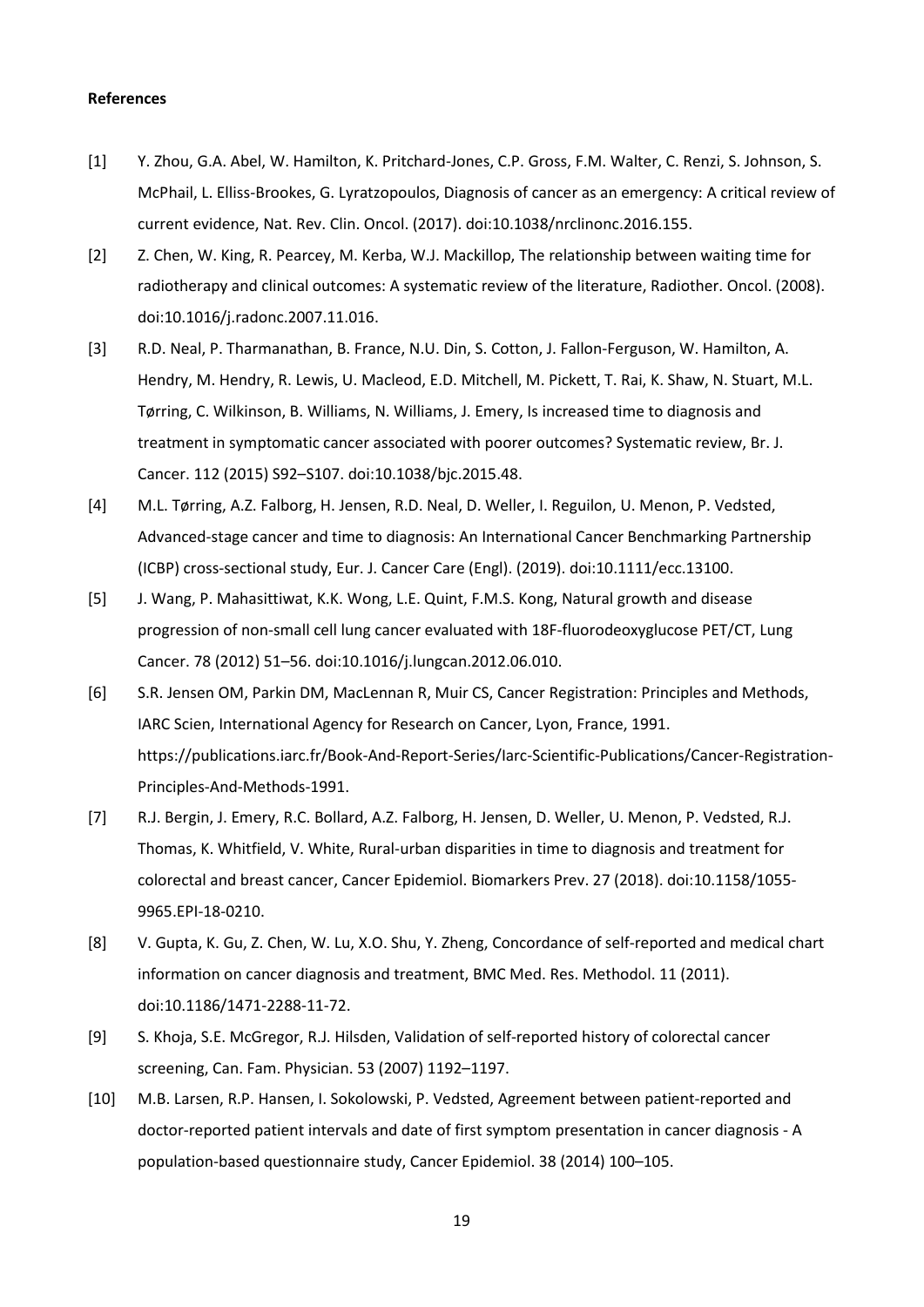doi:10.1016/j.canep.2013.10.006.

- [11] B.M. Lynch, D. Youlden, L. Fritschi, B. Newman, K.I. Pakenham, B. Leggett, N. Owen, J.F. Aitken, Selfreported information on the diagnosis of colorectal cancer was reliable but not necessarily valid, J. Clin. Epidemiol. 61 (2008) 498–504. doi:10.1016/j.jclinepi.2007.05.018.
- [12] E. Maunsell, M. Drolet, N. Ouhoummane, J. Robert, Breast cancer survivors accurately reported key treatment and prognostic characteristics, J. Clin. Epidemiol. 58 (2005) 364–369. doi:10.1016/j.jclinepi.2004.09.005.
- [13] M.P. Coleman, D. Forman, H. Bryant, J. Butler, B. Rachet, C. Maringe, U. Nur, E. Tracey, M. Coory, J. Hatcher, C.E. McGahan, D. Turner, L. Marrett, M.L. Gjerstorff, T.B. Johannesen, J. Adolfsson, M. Lambe, G. Lawrence, D. Meechan, E.J. Morris, R. Middleton, J. Steward, M.A. Richards, Cancer survival in Australia, Canada, Denmark, Norway, Sweden, and the UK, 1995-2007 (the international cancer benchmarking partnership): An analysis of population-based cancer registry data, Lancet. 377 (2011) 127–138. doi:10.1016/S0140-6736(10)62231-3.
- [14] J. Butler, C. Foot, M. Bomb, S. Hiom, M. Coleman, H. Bryant, P. Vedsted, J. Hanson, M. Richards, The International Cancer Benchmarking Partnership: An international collaboration to inform cancer policy in Australia, Canada, Denmark, Norway, Sweden and the United Kingdom, Health Policy (New. York). 112 (2013) 148–155. doi:10.1016/j.healthpol.2013.03.021.
- [15] M. Arnold, M.J. Rutherford, A. Bardot, J. Ferlay, T.M.-L. Andersson, T.Å. Myklebust, H. Tervonen, V. Thursfield, D. Ransom, L. Shack, R.R. Woods, D. Turner, S. Leonfellner, S. Ryan, N. Saint-Jacques, P. De, C. McClure, A. V Ramanakumar, H. Stuart-Panko, G. Engholm, P.M. Walsh, C. Jackson, S. Vernon, E. Morgan, A. Gavin, D.S. Morrison, D.W. Huws, G. Porter, J. Butler, H. Bryant, D.C. Currow, S. Hiom, D.M. Parkin, P. Sasieni, P.C. Lambert, B. Møller, I. Soerjomataram, F. Bray, Progress in cancer survival, mortality, and incidence in seven high-income countries 1995–2014 (ICBP SURVMARK-2): a population-based study, Lancet Oncol. (2019). doi:10.1016/s1470-2045(19)30456-5.
- [16] D. Weller, P. Vedsted, C. Anandan, A. Zalounina, E.O. Fourkala, R. Desai, W. Liston, H. Jensen, A. Barisic, A. Gavin, E. Grunfeld, M. Lambe, R.J. Law, M. Malmberg, R.D. Neal, J. Kalsi, D. Turner, V. White, M. Bomb, U. Menon, An investigation of routes to cancer diagnosis in 10 international jurisdictions, as part of the International Cancer Benchmarking Partnership: Survey development and implementation, BMJ Open. 6 (2016). doi:10.1136/bmjopen-2015-009641.
- [17] J. Cohen, A Coefficient of Agreement for Nominal Scales, Educ. Psychol. Meas. 20 (1960) 37–46. doi:10.1177/001316446002000104.
- [18] K.L. Gwet, Computing inter-rater reliability and its variance in the presence of high agreement, Br. J. Math. Stat. Psychol. 61 (2008) 29–48. doi:10.1348/000711006X126600.
- [19] D. V. Cicchetti, A.R. Feinstein, High agreement but low kappa: II. Resolving the paradoxes, J. Clin. Epidemiol. 43 (1990) 551–558. doi:10.1016/0895-4356(90)90159-M.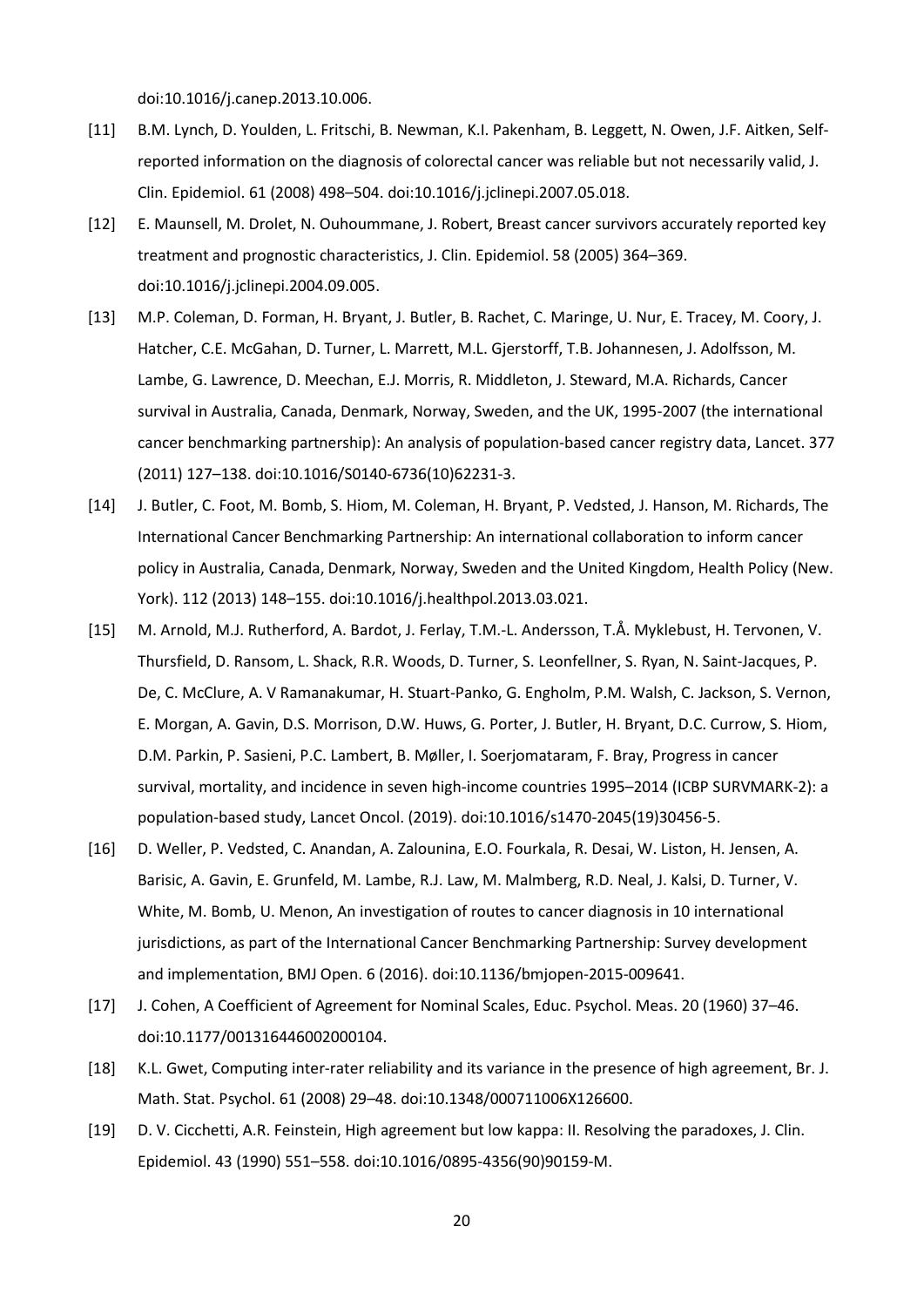- [20] J.R. Landis, G.G. Koch, The Measurement of Observer Agreement for Categorical Data, Biometrics. 33 (1977) 159. doi:10.2307/2529310.
- [21] L.I.-K. Lin, A Concordance Correlation Coefficient to Evaluate Reproducibility, Biometrics. 45 (1989) 255. doi:10.2307/2532051.
- [22] C. Quinn, M.J. Haber, Y. Pan, Use of the concordance correlation coefficient when examining agreement in dyadic research, Nurs. Res. 58 (2009) 368–373. doi:10.1097/NNR.0b013e3181b4b93d.
- [23] A.W.W. Lim, D. Mesher, A. Gentry-Maharaj, N. Balogun, M. Widschwendter, I. Jacobs, P. Sasieni, U. Menon, Time to diagnosis of Type i or II invasive epithelial ovarian cancers: A multicentre observational study using patient questionnaire and primary care records, BJOG An Int. J. Obstet. Gynaecol. 123 (2016) 1012–1020. doi:10.1111/1471-0528.13447.
- [24] D. Weller, U. Menon, A. Zalounina Falborg, H. Jensen, A. Barisic, A.K. Knudsen, R.J. Bergin, D.H. Brewster, V. Cairnduff, A.T. Gavin, E. Grunfeld, E. Harland, M. Lambe, R.J. Law, Y. Lin, M. Malmberg, D. Turner, R.D. Neal, V. White, S. Harrison, I. Reguilon, P. Vedsted, Diagnostic routes and time intervals for patients with colorectal cancer in 10 international jurisdictions; Findings from a crosssectional study from the International Cancer Benchmarking Partnership (ICBP), BMJ Open. 8 (2018). doi:10.1136/bmjopen-2018-023870.
- [25] A. Retzer, D. Kyte, L. Calman, A. Glaser, R. Stephens, M. Calvert, The importance of patient-reported outcomes in cancer studies, Expert Rev. Qual. Life Cancer Care. 3 (2018) 65–71. doi:10.1080/23809000.2018.1472524.
- [26] L. Barbera, F. Lee, R. Sutradhar, Use of patient-reported outcomes in regional cancer centres over time: a retrospective study, C. Open. 7 (2019) E101–E108. doi:10.9778/cmajo.20180074.
- [27] K. Tran, S. Zomer, J. Chadder, C. Earle, S. Fung, J. Liu, C. Louzado, R. Rahal, R. Shaw Moxam, E. Green, Measuring patient-reported outcomes to improve cancer care in Canada: An analysis of provincial survey data, Curr. Oncol. 25 (2018) 176–179. doi:10.3747/co.25.3995.
- [28] J. Brandt, F. Scotte, K. Jordan, Patient-reported outcomes (pros) as a routine measure for cancer inpatients: The final missing piece of the puzzle?, Ann. Oncol. 30 (2019) 167–169. doi:10.1093/annonc/mdy524.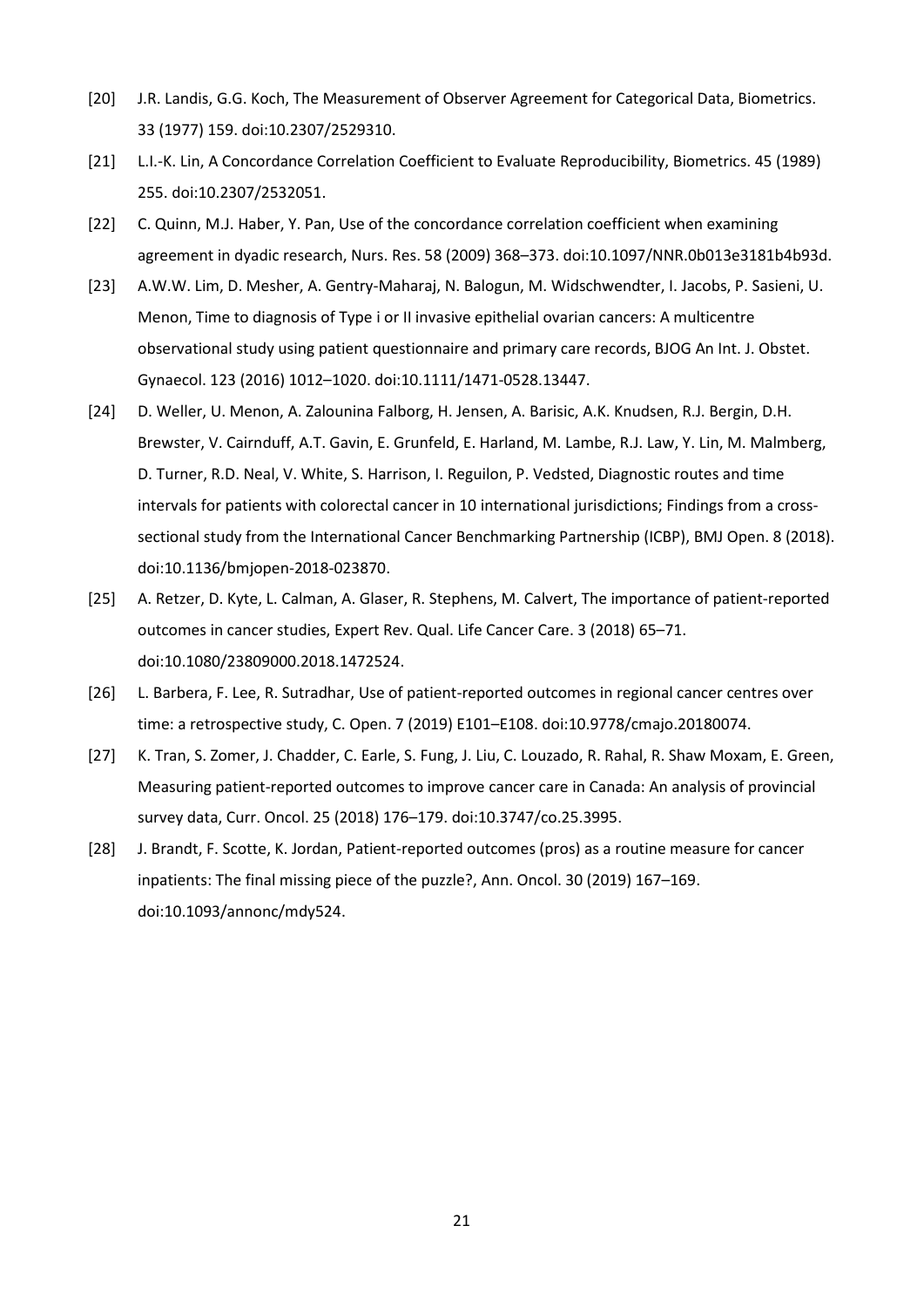## **APPENDICES**

## **Appendix A**

**Table A.1.** Patients included in the analyses of routes to diagnosis (top) and milestone dates (bottom) in relation to identified patients

|                  |                   |         |      | Analysis of routes to diagnosis |         |
|------------------|-------------------|---------|------|---------------------------------|---------|
|                  | <b>Identified</b> |         |      | Included                        | p-value |
|                  | n                 | $(\%)$  | n    | (%)                             |         |
| Gender           |                   |         |      |                                 |         |
| Male             | 16416             | (32,1)  | 1311 | (29, 2)                         | < 0.001 |
| Female           | 34801             | (67, 9) | 3191 | (70,9)                          |         |
| Age group        |                   |         |      |                                 |         |
| Under 40         | 219               | (0, 4)  | 0    | (0, 0)                          |         |
| 40-49            | 3882              | (7, 8)  | 381  | (8, 5)                          |         |
| 50-59            | 8602              | (17, 3) | 941  | (20, 9)                         |         |
| 60-69            | 14284             | (28, 8) | 1550 | (34, 4)                         |         |
| 70-79            | 14119             | (28, 4) | 1168 | (25, 9)                         | < 0.001 |
| 80-89            | 7593              | (15,3)  | 435  | (9,7)                           |         |
| $90+$            | 852               | (1,7)   | 27   | (0,6)                           |         |
| Missing          | 114               | (0, 2)  | 0    | (0, 0)                          |         |
| Dead at          |                   |         |      |                                 |         |
| 3 months         | 4083              | (23, 9) | 0    | (0, 0)                          |         |
| 6 months         | 3983              | (23,3)  | 39   | (14,1)                          | < 0.001 |
| 9 months         | 4203              | (24, 6) | 115  | (41, 5)                         |         |
| 12 months        | 4828              | (28, 2) | 123  | (44, 4)                         |         |
| Tumour stage $1$ |                   |         |      |                                 |         |
| T                | 13039             | (29, 8) | 1498 | (33,3)                          |         |
| $\mathbf{II}$    | 10029             | (22, 9) | 1186 | (26, 3)                         |         |
| Ш                | 8730              | (20, 0) | 1114 | (24,7)                          | < 0.001 |
| IV               | 8996              | (20, 6) | 527  | (11,7)                          |         |
| Missing          | 2921              | (6, 7)  | 177  | (3, 9)                          |         |

## **Analysis of milestone dates**

|           |       | <b>Identified</b> |      | <b>Included</b> | p-value |
|-----------|-------|-------------------|------|-----------------|---------|
|           | n     | $(\%)$            | n    | (%)             |         |
| Gender    |       |                   |      |                 |         |
| Male      | 16416 | (32,1)            | 582  | (25, 5)         | < 0.001 |
| Female    | 34801 | (67,9)            | 1705 | (74, 6)         |         |
| Age group |       |                   |      |                 |         |
| Under 40  | 219   | (0,4)             | 0    | (0,0)           |         |
| 40-49     | 3882  | (7, 8)            | 235  | (10,3)          |         |
| 50-59     | 8602  | (17,3)            | 495  | (21,6)          | < 0.001 |
| 60-69     | 14284 | (28, 8)           | 806  | (35,2)          |         |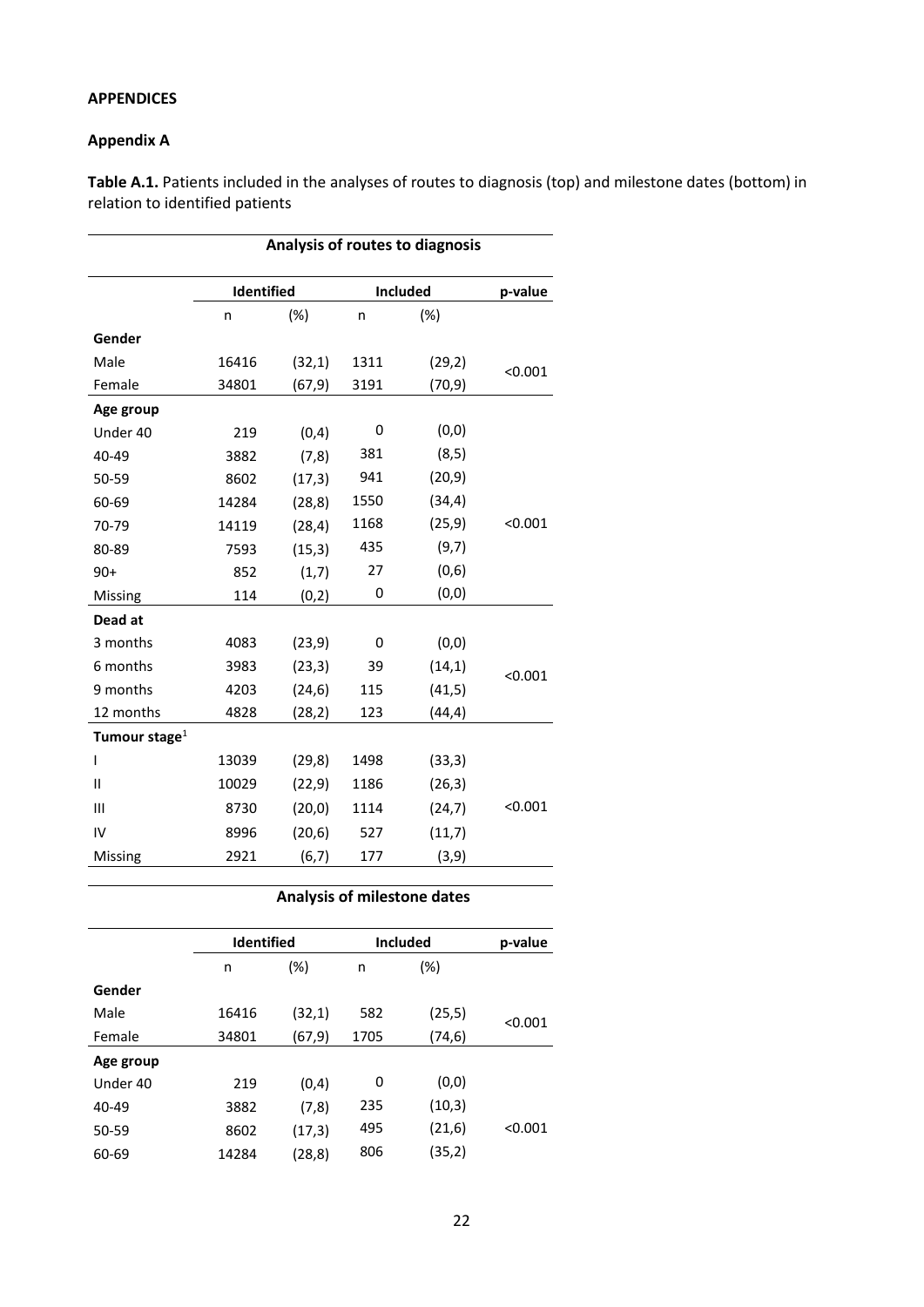| 70-79            | 14119 | (28, 4) | 545 | (23,8)  |         |
|------------------|-------|---------|-----|---------|---------|
| 80-89            | 7593  | (15,3)  | 193 | (8, 4)  |         |
| 90+              | 852   | (1,7)   | 13  | (0,6)   |         |
| Missing          | 114   | (0, 2)  | 0   | (0, 0)  |         |
| Dead at          |       |         |     |         |         |
| 3 months         | 4083  | (23, 9) | 0   | (0, 0)  |         |
| 6 months         | 3983  | (23,3)  | 12  | (9,6)   | < 0.001 |
| 9 months         | 4203  | (24, 6) | 60  | (38, 4) |         |
| 12 months        | 4828  | (28, 2) | 125 | (52,0)  |         |
| Tumour stage $1$ |       |         |     |         |         |
| I                | 13039 | (29, 8) | 774 | (33,8)  |         |
| Ш                | 10029 | (22, 9) | 672 | (29, 4) |         |
| Ш                | 8730  | (20, 0) | 554 | (24,2)  | < 0.001 |
| IV               | 8996  | (20,6)  | 243 | (10,6)  |         |
| Missing          | 2921  | (6,7)   | 44  | (1, 9)  |         |

 $1$  TNM classification for breast and lung cancers, TNM or Duke's classification for colorectal cancer, TNM or FIGO classification for ovarian cancer

**Table A.2.** Basic characteristics of patients included in the analyses of routes to diagnosis (top) and milestone dates (bottom) (n and % if nothing else stated) for each jurisdiction

|                           | Analysis of routes to diagnosis |                |                 |            |                |            |                 |                 |  |
|---------------------------|---------------------------------|----------------|-----------------|------------|----------------|------------|-----------------|-----------------|--|
|                           | <b>Wales</b>                    | <b>England</b> | <b>Scotland</b> | N Ireland  | <b>Denmark</b> | Ontario    | <b>Manitoba</b> | <b>Victoria</b> |  |
| <b>Breast cancer</b>      | (N=165)                         | $(N=224)$      | $(N=282)$       | $(N=249)$  | $(N=205)$      | $(N=160)$  | $(N=210)$       | $(N=78)$        |  |
| Age (years), Median (IQI) | 64 (53,70)                      | 63 (55,70)     | 62 (54,70)      | 60 (51,70) | 62 (54,70)     | 62 (55,68) | 62 (53,70)      | 61 (52,66)      |  |
| Comorbidity <sup>1</sup>  |                                 |                |                 |            |                |            |                 |                 |  |
| None                      | 119 (72)                        | 168 (75)       | 188 (67)        | 189 (76)   | 129 (63)       | 106 (66)   | 143 (68)        | 56 (72)         |  |
| Medium                    | 45 (27)                         | 54 (24)        | 89 (32)         | 56 (22)    | 76 (37)        | 47 (29)    | 65 (31)         | 22 (28)         |  |
| High                      | 1(0.6)                          | 1(1)           | 4(1)            | 3(1)       | 0(0)           | 0(0)       | 2(1)            | 0(0)            |  |
| Missing                   | 0(0)                            | 1(1)           | 1(1)            | 1(1)       | O(0)           | 7(4)       | 0(0)            | 0(0)            |  |
| Colorectal cancer         | $(N=167)$                       | (N=174)        | (N=212)         | (N=205)    | $(N=203)$      | $(N=116)$  | $(N=133)$       | $(N=191)$       |  |
|                           |                                 |                |                 |            |                |            |                 |                 |  |
| Age (years), median (IQI) | 71 (65,77)                      | 70 (65,77)     | 69 (61,77)      | 67 (60,74) | 70 (65,77)     | 68 (60,76) | 69 (61,76)      | 66 (57,75)      |  |
| Gender, male              | 103 (62)                        | 101 (58)       | 122 (58)        | 121 (59)   | 118 (58)       | 71 (61)    | 71 (53)         | 109 (57)        |  |
| Comorbidity <sup>1</sup>  |                                 |                |                 |            |                |            |                 |                 |  |
| None                      | 83 (50)                         | 90(52)         | 118 (56)        | 110 (54)   | 102 (50)       | 73 (63)    | 81(61)          | 113 (59)        |  |
| Medium                    | 78 (47)                         | 77 (44)        | 93 (44)         | 92 (45)    | 98 (47)        | 40 (34)    | 50 (38)         | 72 (38)         |  |
| High                      | 6(4)                            | 7(4)           | 1(1)            | 3(1)       | 6(3)           | 3(3)       | 2(2)            | 5(3)            |  |
| Missing                   | 0(0)                            | 0(0)           | 0(0)            | 0(0)       | 1(1)           | 0(0)       | 0(0)            | 1(1)            |  |
| Lung cancer               | (N=77)                          | $(N=146)$      | $(N=137)$       | $(N=141)$  | $(N=154)$      | $(N=86)$   | $(N=96)$        | $(N=102)$       |  |
| Age (years), median (IQI) | 69 (64,74)                      | 71 (65,76)     | 69 (64,76)      | 69 (63,74) | 68 (62,74)     | 70 (65,75) | 71 (64,77)      | 69 (63,73)      |  |
| Gender, male              | 41 (53)                         | 76 (52)        | 80 (58)         | 77 (55)    | 76 (49)        | 44 (51)    | 43 (45)         | 58 (57)         |  |
| Comorbidity <sup>1</sup>  |                                 |                |                 |            |                |            |                 |                 |  |
| None                      | 32 (42)                         | 61 (42)        | 56 (41)         | 52 (37)    | 53 (34)        | 27(31)     | 37 (39)         | 37 (36)         |  |
| Medium                    | 44 (57)                         | 79 (54)        | 73 (53)         | 78 (55)    | 93 (60)        | 51 (59)    | 54 (56)         | 60 (59)         |  |
| High                      | 1(1)                            | 6(4)           | 8(6)            | 11(8)      | 8(5)           | 8(9)       | 5(5)            | 5(5)            |  |
| <b>Ovarian cancer</b>     | $(N=41)$                        | $(N=112)$      | $(N=68)$        | $(N=61)$   | $(N=169)$      | $(N=31)$   | $(N=35)$        | $(N=72)$        |  |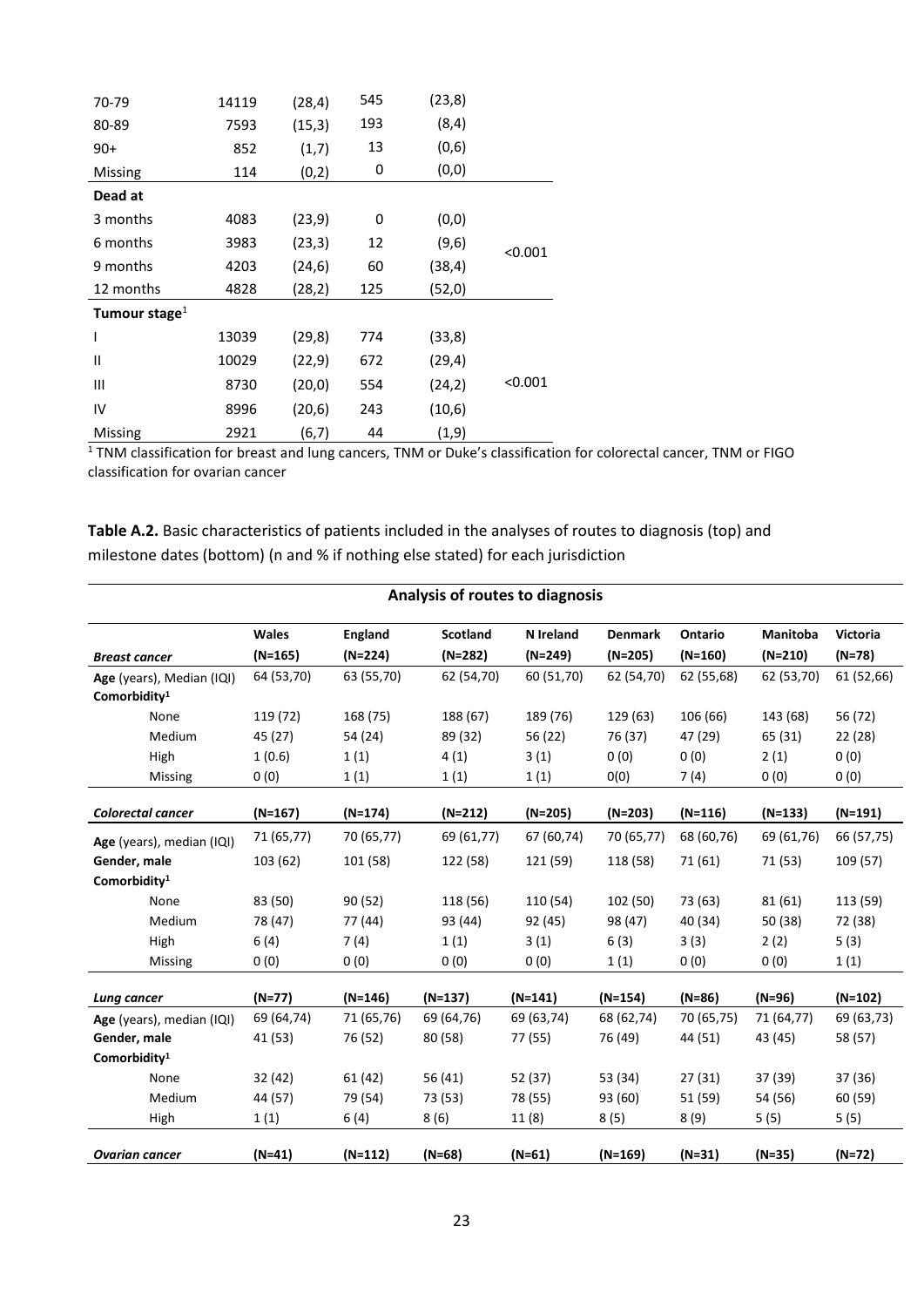| Age (years), median (IQI)<br>Comorbidity <sup>1</sup> | 62 (56,72) | 64 (56,71) | 63 (54.72) | 63 (56,70) | 66 (56,73) | 60 (55,70) | 61 (56,70) | 61 (53,68) |
|-------------------------------------------------------|------------|------------|------------|------------|------------|------------|------------|------------|
| None                                                  | 25(61)     | 81(72)     | 50 (74)    | 48 (79)    | 110 (65)   | 20 (65)    | 21 (60)    | 53 (74)    |
|                                                       |            |            |            |            |            |            |            |            |
| Medium                                                | 16 (39)    | 30(27)     | 16 (24)    | 13 (21)    | 59 (35)    | 10 (32)    | 13 (37)    | 19 (26)    |
| High                                                  | 0(0)       | 1(1)       | 2 (3)      | 0 (0)      | 0 (0)      | 1(3)       | 1 (3)      | 0 (0)      |

|                                                       | Analysis of milestone dates |                |                 |            |                |            |                 |                 |  |  |  |
|-------------------------------------------------------|-----------------------------|----------------|-----------------|------------|----------------|------------|-----------------|-----------------|--|--|--|
|                                                       | Wales                       | <b>England</b> | <b>Scotland</b> | N Ireland  | <b>Denmark</b> | Ontario    | <b>Manitoba</b> | <b>Victoria</b> |  |  |  |
| <b>Breast cancer</b>                                  | $(N=115)$                   | $(N=158)$      | $(N=148)$       | $(N=189)$  | $(N=91)$       | $(N=45)$   | $(N=173)$       | $(N=89)$        |  |  |  |
| Age (years), median (IQI)<br>Comorbidity <sup>1</sup> | 64 (53,72)                  | 63 (53,70)     | 62 (53,73)      | 59 (51,68) | 63 (52,69)     | 62 (55,69) | 62 (53,68)      | 57 (51,67)      |  |  |  |
| None                                                  | 81 (70)                     | 120 (76)       | 99 (67)         | 142 (75)   | 56 (62)        | 29 (64)    | 119 (69)        | 62 (70)         |  |  |  |
| Medium                                                | 32 (28)                     | 37(23)         | 45 (30)         | 44 (23)    | 34 (37)        | 15 (33)    | 53 (31)         | 27 (30)         |  |  |  |
| High                                                  | 2(2)                        | 0(0)           | 4(3)            | 2(1)       | 1(1)           | 0(0)       | 1(1)            | 0(0)            |  |  |  |
| Missing                                               | 0(0)                        | 1(1)           | 0(0)            | 1(1)       | O(0)           | 1(2)       | 0(0)            | 0(0)            |  |  |  |
| Colorectal cancer                                     | $(N=97)$                    | $(N=88)$       | $(N=106)$       | $(N=127)$  | $(N=87)$       | $(N=23)$   | $(N=86)$        | $(N=50)$        |  |  |  |
| Age (years), median (IQI)                             | 68 (62,76)                  | 71 (64,80)     | 68 (60,76)      | 67 (61,73) | 70 (65,76)     | 71 (62,80) | 67 (57,75)      | 70 (60,76)      |  |  |  |
| Gender, male                                          | 56 (58)                     | 57 (65)        | 66 (62)         | 73 (57)    | 52 (60)        | 12 (52)    | 53 (62)         | 31(62)          |  |  |  |
| Comorbidity <sup>1</sup>                              |                             |                |                 |            |                |            |                 |                 |  |  |  |
| None                                                  | 53 (55)                     | 48 (55)        | 59 (56)         | 62 (49)    | 42 (48)        | 12 (52)    | 57 (66)         | 27(54)          |  |  |  |
| Medium                                                | 43 (44)                     | 37 (42)        | 46 (43)         | 63 (50)    | 44 (51)        | 10(43)     | 28 (33)         | 21(42)          |  |  |  |
| High                                                  | 1(1)                        | 3(3)           | 1(1)            | 2(2)       | 1(1)           | 1(4)       | 1(1)            | 2(4)            |  |  |  |
| Lung cancer                                           | $(N=45)$                    | $(N=67)$       | $(N=45)$        | $(N=82)$   | $(N=54)$       | $(N=6)$    | $(N=46)$        | $(N=15)$        |  |  |  |
| Age (years), median (IQI)                             | 69 (64,75)                  | 70 (65,75)     | 68 (64,78)      | 68 (61,74) | 68 (63,73)     | 68 (64,71) | 69 (64,77)      | 67 (60,79)      |  |  |  |
| Gender, male                                          | 29 (64)                     | 31 (46)        | 27 (60)         | 41 (50)    | 28 (52)        | 3(50)      | 15 (33)         | 8(53)           |  |  |  |
| Comorbidity <sup>1</sup>                              |                             |                |                 |            |                |            |                 |                 |  |  |  |
| None                                                  | 16 (36)                     | 25(37)         | 22 (49)         | 33 (40)    | 24 (44)        | 2(33)      | 23 (50)         | 6(40)           |  |  |  |
| Medium                                                | 27(60)                      | 39 (58)        | 22 (49)         | 44 (54)    | 28 (52)        | 3(50)      | 23 (50)         | 8(53)           |  |  |  |
| High                                                  | 2(4)                        | 3(4)           | 1(2)            | 5(6)       | 2(4)           | 1(17)      | 0(0)            | 1(7)            |  |  |  |
| <b>Ovarian cancer</b>                                 | $(N=29)$                    | $(N=84)$       | $(N=30)$        | $(N=40)$   | $(N=15)$       | $(N=7)$    | $(N=21)$        | $(N=29)$        |  |  |  |
| Age (years), median (IQI)<br>Comorbidity <sup>1</sup> | 61 (58,71)                  | 63 (56,72)     | 63 (50,69)      | 65 (56,71) | 69 (49,77)     | 63 (52,68) | 64 (56,70)      | 61 (53,65)      |  |  |  |
| None                                                  | 17 (59)                     | 61 (73)        | 24 (80)         | 31 (78)    | 9(60)          | 6(86)      | 13 (62)         | 22 (76)         |  |  |  |
| Medium                                                | 12 (41)                     | 22 (26)        | 6(20)           | 9(23)      | 6(40)          | 1(14)      | 8(38)           | 7(24)           |  |  |  |
| High                                                  | 0(0)                        | 1(1)           | 0(0)            | 0(0)       | 0(0)           | 0(0)       | 0(0)            | 0(0)            |  |  |  |

1Comorbidity coded as none (none reported), medium (1-2 reported) and high (3+ reported)

Abbreviations: IQI: inter-quartile interval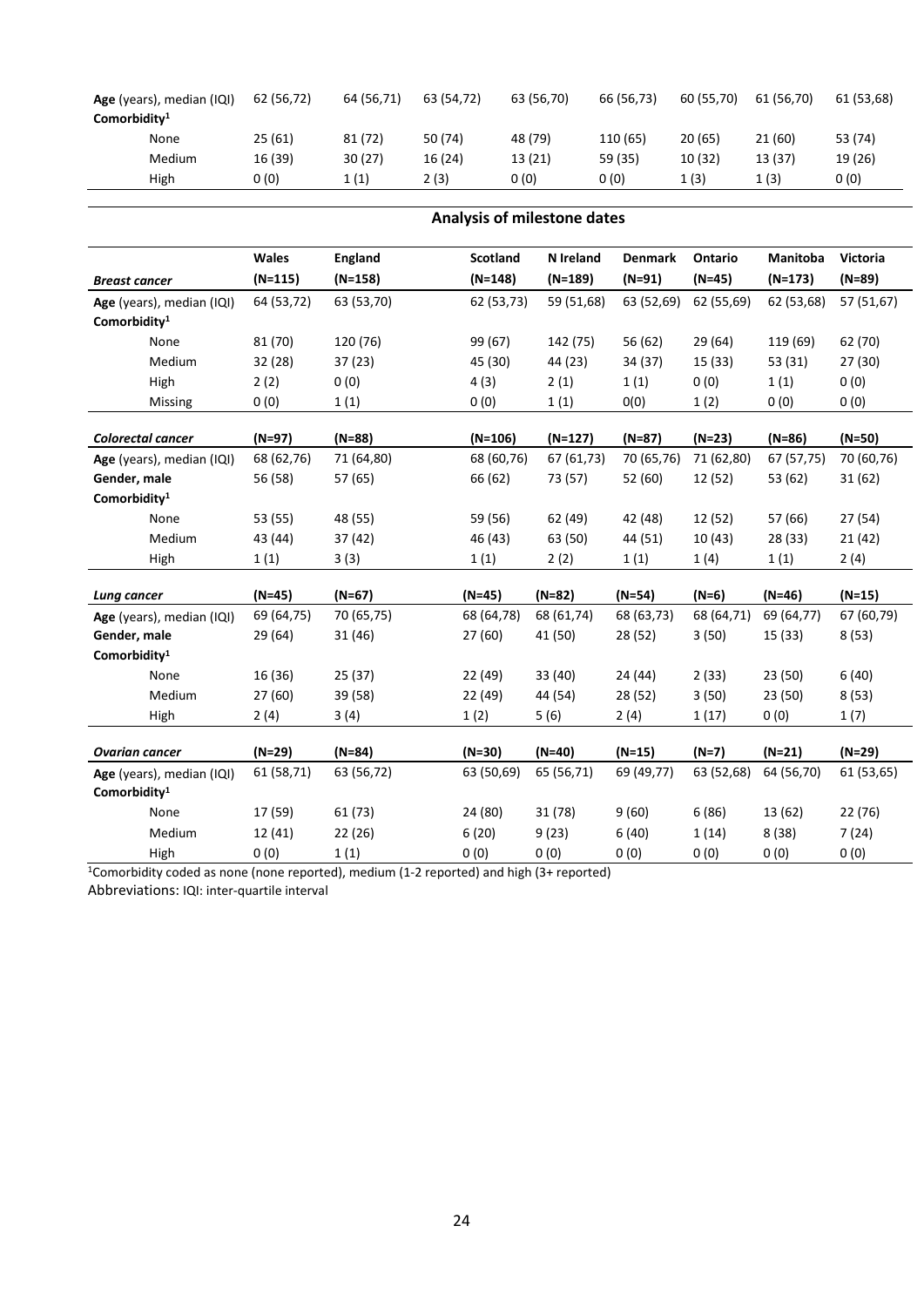**Table A.3.** Sensitivity analysis exploring the implications of including patients for whom not all data sources reported status for all types of routes to diagnosis.

| Route to<br>diagnosis | Data sources                 | <b>Overall agreement</b><br>(%) | Kappa (95%CI)       | AC1 (95%CI)         |
|-----------------------|------------------------------|---------------------------------|---------------------|---------------------|
| <b>Breast cancer</b>  |                              |                                 |                     |                     |
|                       | Patient vs GP (n=1766)       | 93                              | $0.85(0.83 - 0.88)$ | $0.86(0.84 - 0.88)$ |
| Screening             | Registry vs Patient (n=2046) | 93                              | $0.85(0.83 - 0.88)$ | $0.85(0.83 - 0.88)$ |
|                       | Registry vs GP (n=1449)      | 94                              | $0.89(0.86 - 0.91)$ | $0.89(0.87 - 0.92)$ |
| Symptomatic           | Patient vs GP (n=1766)       | 93                              | $0.87(0.85 - 0.89)$ | $0.87(0.85 - 0.89)$ |
| Other                 | Patient vs GP (n=1766)       | 91                              | $0.16(0.08 - 0.24)$ | $0.91(0.89 - 0.92)$ |
| <b>Colorectal</b>     |                              |                                 |                     |                     |
| <u>cancer</u>         |                              |                                 |                     |                     |
|                       | Patient vs GP (n=1287)       | 90                              | $0.71(0.66 - 0.75)$ | $0.85(0.82 - 0.87)$ |
| Screening             | Registry vs Patient (n=1031) | 91                              | $0.78(0.74-0.82)$   | $0.86(0.83 - 0.89)$ |
|                       | Registry vs GP (n=910)       | 95                              | $0.86(0.82 - 0.90)$ | $0.93(0.91 - 0.95)$ |
| Symptomatic           | Patient vs GP (n=1420)       | 84                              | $0.61(0.56 - 0.66)$ | $0.75(0.72 - 0.78)$ |
| Other                 | Patient vs GP (n=1420)       | 82                              | $0.09(0.03 - 0.15)$ | $0.78(0.75 - 0.81)$ |
| Lung cancer           |                              |                                 |                     |                     |
| Symptomatic           | Patient vs GP (n=940)        | 80                              | $0.11(0.04 - 0.19)$ | $0.74(0.70-0.78)$   |
| Other                 | Patient vs GP (n=939)        | 74                              | $0.09(0.02 - 0.16)$ | $0.65(0.60-0.69)$   |
| <b>Ovarian cancer</b> |                              |                                 |                     |                     |
| Symptomatic           | Patient vs GP (n=589)        | 86                              | $0.11(0.00-0.22)$   | $0.84(0.80 - 0.88)$ |
| Other                 | Patient vs GP (n=589)        | 80                              | $0.06(-0.03-0.15)$  | $0.75(0.70-0.80)$   |

Agreement between different data sources as to whether a cancer case was presented through screening, symptomatic or other route for each type of cancer.

Abbreviations: CI: confidence interval, GP=general practitioner

**Table A.4.** Sensitivity analysis exploring the implications of including patients for whom not all data sources reported status for all types of dates.

Mean difference (in days), proportions of agreement and concordance correlation coefficient (CCC) for dates of first visit to primary care, diagnosis and treatment shown for each type of cancer and all types combined.

| Type of date         | Data sources                  | Mean<br>difference<br>in days | <b>Fully</b><br>agree<br>(%) | Agree<br>within 1<br>week (%) | Agree<br>above 1<br>week (%) | <b>CCC (95% CI)</b> |
|----------------------|-------------------------------|-------------------------------|------------------------------|-------------------------------|------------------------------|---------------------|
| <b>Breast cancer</b> |                               |                               |                              |                               |                              |                     |
| First visit to PC*   | GP vs Patient (n=928)         | $-5.9$                        | 44                           | 24                            | 32                           | 0.90(0.89, 0.91)    |
|                      | GP vs Patient (n=1790)        | 1.4                           | 24                           | 35                            | 41                           | 0.94(0.93, 0.94)    |
|                      | Registry and Patient (n=2645) | $-5.9$                        | 15                           | 38                            | 47                           | 0.98(0.98, 0.98)    |
| <b>Diagnosis</b>     | Registry and GP (n=1822)      | $-5.7$                        | 27                           | 39                            | 34                           | 0.97(0.97, 0.97)    |
|                      | SP and Registry (n=1001)      | $-4.9$                        | 17                           | 61                            | 23                           | 0.99(0.98, 0.99)    |
|                      | SP and Patient (n=989)        | $-1.0$                        | 16                           | 49                            | 35                           | 0.93(0.93, 0.94)    |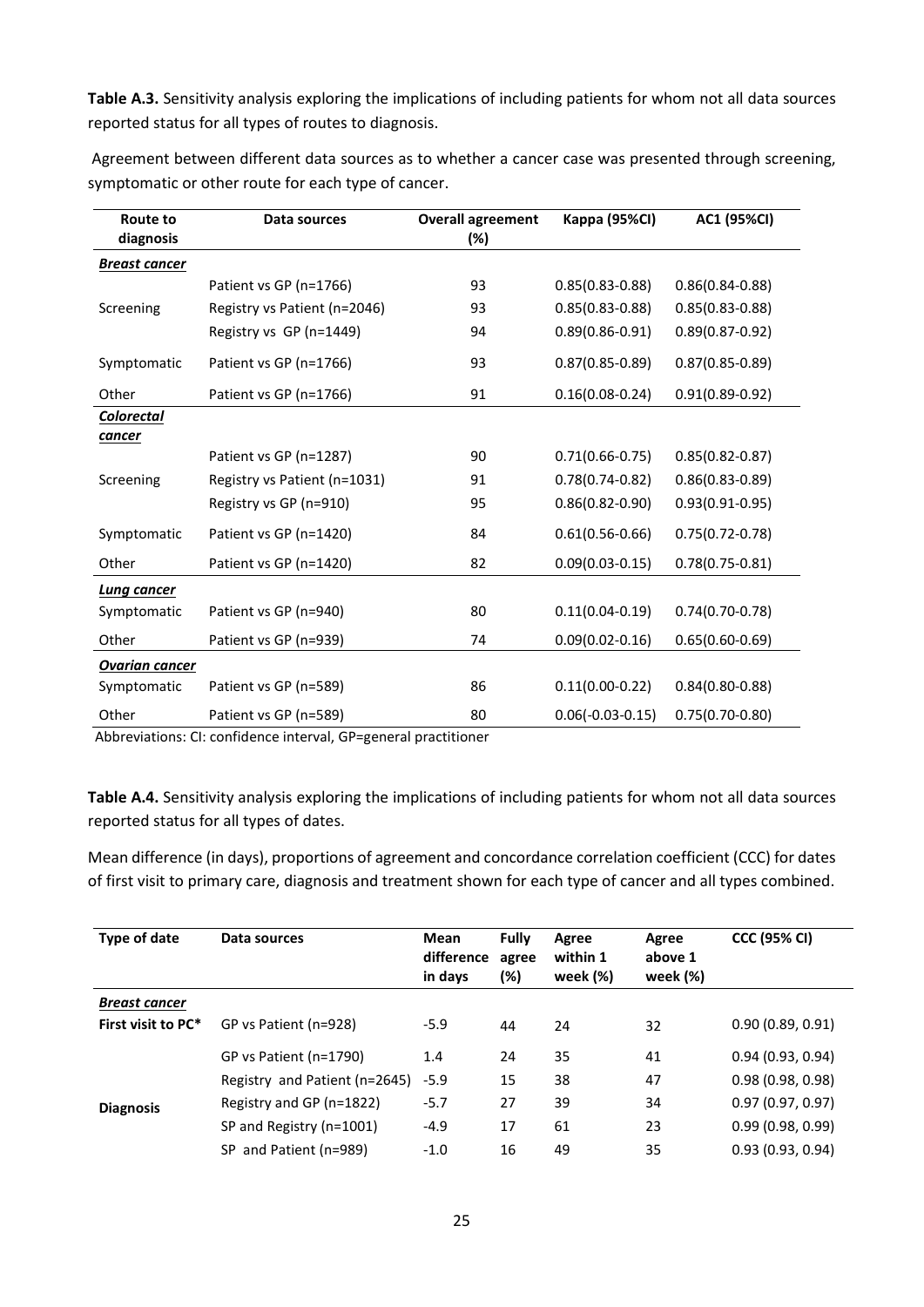| <b>Treatment</b>         | SP and Patient (n=984)        | 2.4     | 62 | 15 | 23 | 0.89(0.88, 0.90) |
|--------------------------|-------------------------------|---------|----|----|----|------------------|
|                          |                               |         |    |    |    |                  |
| Colorectal cancer        |                               |         |    |    |    |                  |
| First visit to PC*       | GP vs Patient (n=865)         | $-3.2$  | 24 | 20 | 56 | 0.89(0.88, 0.91) |
|                          | GP vs Patient (n=1462)        | 1.7     | 16 | 30 | 55 | 0.95(0.94, 0.95) |
|                          | Registry and Patient (n=2133) | $-4.5$  | 20 | 27 | 53 | 0.96(0.96, 0.96) |
| <b>Diagnosis</b>         | Registry and GP (n=1517)      | $-5.0$  | 28 | 28 | 44 | 0.96(0.96, 0.97) |
|                          | SP and Registry (n=835)       | $-5.1$  | 19 | 51 | 30 | 0.96(0.96, 0.97) |
|                          | SP and Patient (n=813)        | $-0.6$  | 9  | 42 | 49 | 0.94(0.93, 0.95) |
| <b>Treatment</b>         | SP and Patient (n=785)        | 3.2     | 55 | 19 | 26 | 0.91(0.90, 0.92) |
| <b>Lung cancer</b>       |                               |         |    |    |    |                  |
| First visit to PC        | GP vs Patient (n=669)         | 0.03    | 18 | 19 | 64 | 0.90(0.88, 0.91) |
|                          | GP vs Patient (n=1024)        | 11.9    | 8  | 22 | 69 | 0.93(0.92, 0.94) |
|                          | Registry and Patient (n=1449) | 4.0     | 4  | 21 | 74 | 0.96(0.96, 0.97) |
| <b>Diagnosis</b>         | Registry and GP (n=868)       | $-9.9$  | 23 | 25 | 53 | 0.96(0.96, 0.97) |
|                          | SP and Registry (n=452)       | $-10.7$ | 24 | 32 | 44 | 0.97(0.96, 0.97) |
|                          | SP and Patient (n=575)        | 7.7     | 5  | 30 | 65 | 0.93 (0.92,0.94) |
| <b>Treatment</b>         | SP and Patient (n=509)        | 2.4     | 45 | 24 | 31 | 0.94(0.93, 0.95) |
| <b>Ovarian cancer</b>    |                               |         |    |    |    |                  |
| First visit to PC        | GP vs Patient (n=533)         | 5.0     | 36 | 20 | 44 | 0.91(0.89, 0.92) |
|                          | GP vs Patient (n=653)         | 4,9     | 9  | 26 | 65 | 0.92(0.91, 0.93) |
|                          | Registry and Patient (n=959)  | 7.0     | 7  | 23 | 70 | 0.95(0.95, 0.96) |
| <b>Diagnosis</b>         | Registry and GP (n=658)       | $-2.2$  | 20 | 24 | 56 | 0.95(0.94, 0.96) |
|                          | SP and Registry (n=332)       | $-10.0$ | 28 | 25 | 47 | 0.98(0.97, 0.98) |
|                          | SP and Patient (n=329)        | 5.3     | 7  | 30 | 63 | 0.96(0.95, 0.97) |
| <b>Treatment</b>         | SP and Patient (n=317)        | 7.2     | 53 | 18 | 29 | 0.90(0.88, 0.92) |
| <b>All cancers</b>       |                               |         |    |    |    |                  |
| <b>First visit to PC</b> | GP vs Patient (n=2995)        | $-1.9$  | 31 | 21 | 48 | 0.90 (0.90,0.91) |
| <b>Diagnosis</b>         | GP vs Patient (n=4929)        | 4.1     | 16 | 29 | 54 | 0.94(0.94, 0.94) |
|                          | Registry and Patient (n=7186) | $-1.8$  | 13 | 29 | 57 | 0.97(0.97, 0.97) |
|                          | Registry and GP (n=4865)      | $-5.7$  | 26 | 31 | 43 | 0.97 (0.96,0.97) |
|                          | SP and Registry (n=2620)      | $-6.6$  | 20 | 48 | 32 | 0.97 (0.97,0.98) |
|                          | SP and Patient (n=2706)       | $1.7\,$ | 11 | 40 | 49 | 0.94 (0.94,0.94) |
| <b>Treatment</b>         | SP and Patient (n=2595)       | 3.2     | 56 | 18 | 26 | 0.91 (0.90,0.92) |

\*only for symptomatic patients

Abbreviations: CI: confidence interval, GP: general practitioner, PC: primary care, SP: cancer specialist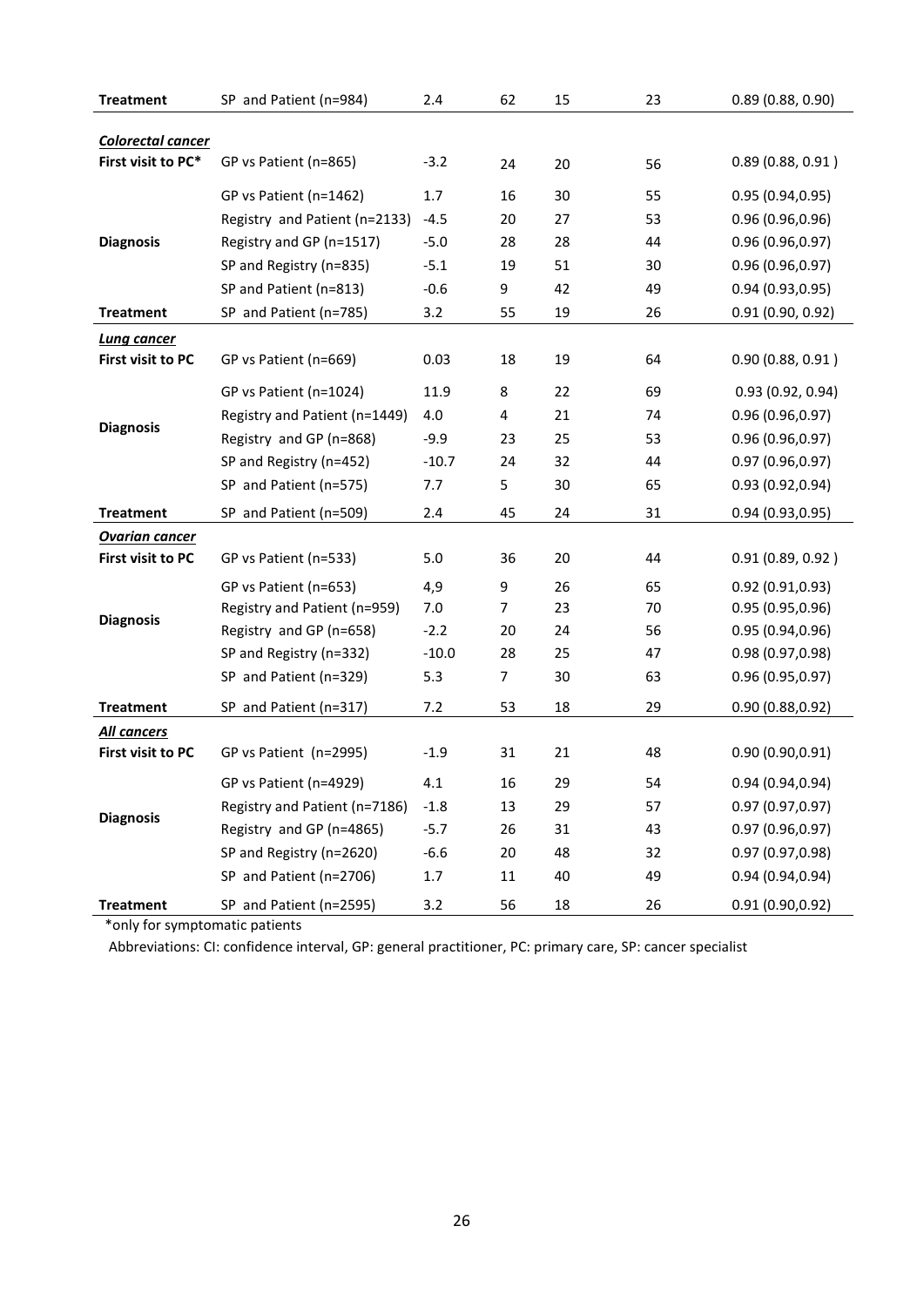**Table A.5.** Basic characteristics of patients excluded and included in the analyses of routes to diagnosis (top) and milestone dates (bottom) (n and % if nothing else stated)

| Analysis of routes to diagnosis              |                                                                      |                 |            |             |                      |  |
|----------------------------------------------|----------------------------------------------------------------------|-----------------|------------|-------------|----------------------|--|
|                                              | <b>Excluded</b><br>(if at least one diagnostic<br>route was missing) | <b>Included</b> | p-value    |             |                      |  |
|                                              |                                                                      | $(N=3,431)$     |            | $(N=4,502)$ |                      |  |
| Age (years), Median (IQI)<br>Gender, Male,   | 67                                                                   | (58, 75)        | 66         | (58, 74)    | 0.018 <sup>1</sup>   |  |
| among colorectal and lung cancer<br>patients |                                                                      | 956 (54)        | 1,311 (56) |             | 0.179 <sup>2</sup>   |  |
| Comorbidity $3$                              |                                                                      |                 |            |             |                      |  |
| None                                         | $2,193$ (64)                                                         |                 | 2,630 (58) |             | < 0.001 <sup>2</sup> |  |
| Medium                                       | 1,055 (31)                                                           |                 | 1,761 (39) |             |                      |  |
| High                                         |                                                                      | 46 (1)          | 99         | (2)         |                      |  |
| Missing                                      | 137                                                                  | (4)             |            | 12(1)       |                      |  |

|                                                   |           | <b>Excluded</b><br>(if at least one date<br>was missing)<br>$(N=5,390)$ | <b>Included</b><br>$(N=2,287)$ |          | p-value              |
|---------------------------------------------------|-----------|-------------------------------------------------------------------------|--------------------------------|----------|----------------------|
| Age (years), Median (IQI)                         | 67        | (59, 75)                                                                | 65                             | (57, 73) | < 0.001 <sup>1</sup> |
| Gender, Male,<br>among colorectal and lung cancer |           |                                                                         |                                |          | 0.247 <sup>2</sup>   |
| patients                                          | 1609 (55) |                                                                         |                                | 582 (57) |                      |
| Comorbidity $3$                                   |           |                                                                         |                                |          |                      |
| None                                              | 3277      | (61)                                                                    | 1402 (61)                      |          | 0.358 <sup>2</sup>   |
| <b>Medium</b>                                     | 1868 (35) |                                                                         |                                | 844 (37) |                      |
| High                                              | 105       | (2)                                                                     | 38                             | (2)      |                      |
| Missing                                           | 140       | (3)                                                                     | 3                              | (1)      |                      |

<sup>1</sup> Mann-Whitney U test

<sup>2</sup> Pearson's Chi2 test

1Comorbidity coded as none (none reported), medium (1-2 reported) and high (3+ reported)

Abbreviations: IQI: inter-quartile interval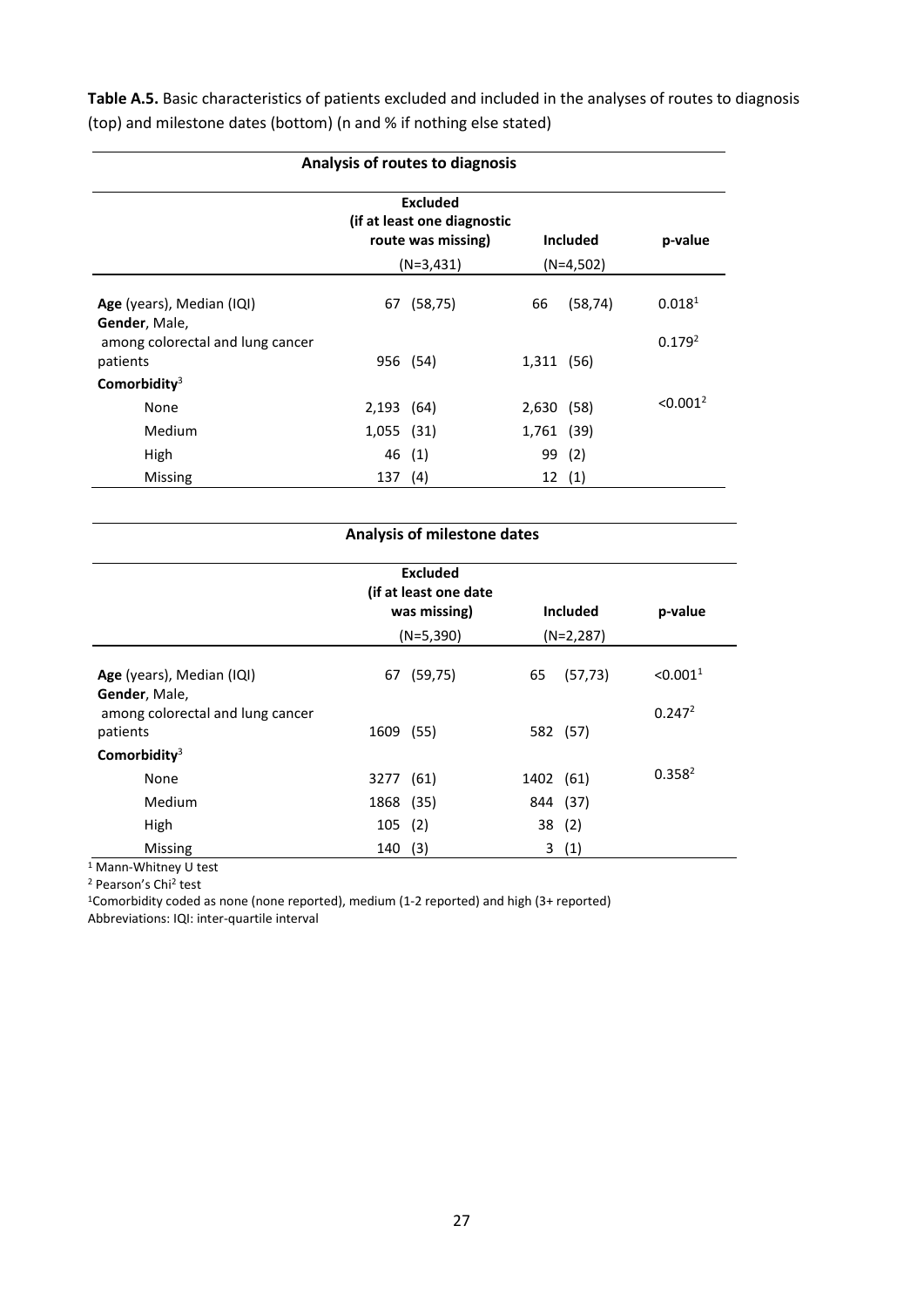### **Appendix B**

### **THE ICBP MODULE 4 WORKING GROUP**

Almberg Sigrun Saur, Researcher, Department of Cancer Research and Molecular Medicine, Faculty of Medicine, Norwegian University of Science and Technology (NTNU), N-7491 Trondheim, Norway

Anandan Chantelle, Research Fellow, Centre for Population Health Sciences, University of Edinburgh, Doorway 1, Medical Quad Teviot Place, Edinburgh, EH8 9DX, United Kingdom

Barisic Andriana, Research Associate, Department of Prevention and Cancer Control, Cancer Care Ontario, 620 University Avenue, Toronto, Ontario, M5G 2L7, Canada

Bergin Rebecca, Senior Research Officer, Centre for Behavioural Research in Cancer, Cancer Council Victoria, 615 St Kilda Rd, Melbourne, Victoria, 3004, Australia.

Boylan Jackie, Research Fellow, Centre for Public Health, Queen's University Belfast, Mulhouse Building, Mulhouse Road, Belfast, BT12 6DP, United Kingdom

Cairnduff Victoria, Research fellow, Northern Ireland Cancer Registry, Centre for Public Health, Queen's University Belfast, Mulhouse Building, Mulhouse Road, Belfast, BT12 6DP, United Kingdom

Donnelly Conan, Research Fellow, Centre for Public Health, Queen's University Belfast, Mulhouse Building, Mulhouse Road, Belfast, BT12 6DP, United Kingdom

Falborg Alina Zalounina, Statistician, Research Unit for General Practice, Bartholins Allé 2, 8000 Aarhus C, Denmark

Fourkala Evangelia Ourania, Research Associate, Gynaecological Cancer Research Centre, Women's Cancer, Institute for Women's Health, University College London, United Kingdom

Gavin Anna, Director, Northern Ireland Cancer Registry, Centre for Public Health, Queen's University Belfast, Mulhouse Building, Mulhouse Road, Belfast, BT12 6DP, United Kingdom

Grunfeld Eva, Director, Knowledge Translation Research Network Health Services Research Program, Ontario Institute for Cancer Research; Professor and Vice Chair Research Department of Family and Community Medicine, University of Toronto, 500 University Avenue, Toronto, Ontario, M5G 1V7, Canada

Hammersley Victoria, Researcher, Centre for Population Health Sciences, University of Edinburgh, Doorway 1, Medical Quad Teviot Place, Edinburgh, EH8 9DX, United Kingdom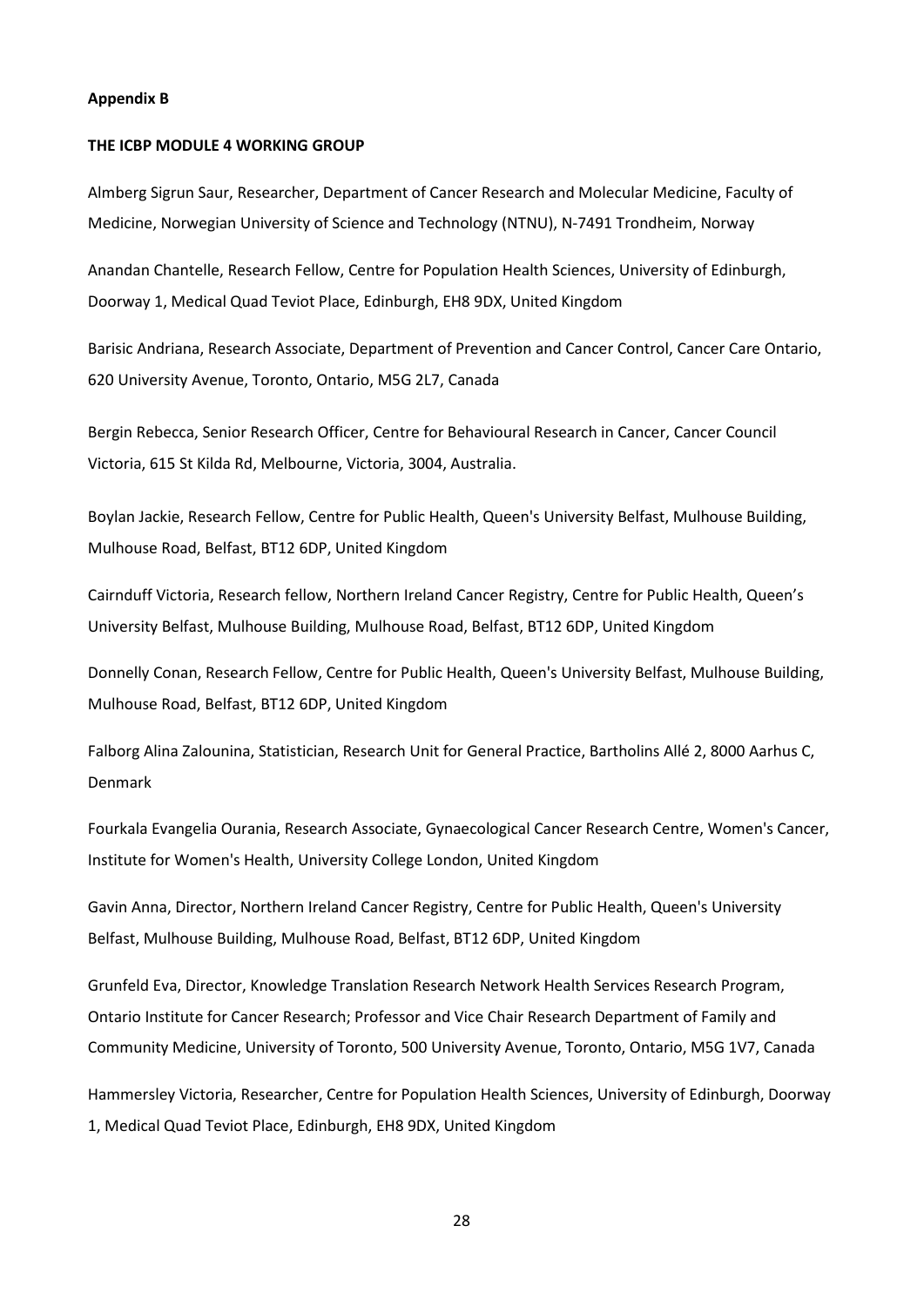Hawryluk Breann, Project Planning Coordinator, Department of Patient Navigation, CancerCare Manitoba, 675 McDermot Street, Winnipeg, Manitoba, Canada

Jensen Henry, Research fellow, Research Unit for General Practice, Bartholins Allé 2, 8000 Aarhus C, Denmark

Kearney Therese, Research fellow, Northern Ireland Cancer Registry, Centre for Public Health, Queen's University Belfast, Mulhouse Building, Mulhouse Road, Belfast, BT12 6DP, United Kingdom

Kelly Jacqueline, Tumour Verification Officer, Northern Ireland Cancer Registry, Centre for Public Health, Queen's University Belfast, Mulhouse Building, Mulhouse Road, Belfast, BT12 6DP, United Kingdom

Knudsen Anne Kari, Administrative leader, Department of Cancer Research and Molecular Medicine, Norwegian University of Science and Technology, 7489 Trondheim, Norway

Lambe Mats, Professor of Medical Epidemiology, Regional Cancer Center Uppsala and Department of Medical Epidemiology and Biostatics, Karolinska Institutet, SE-171 77 Stockholm, Sweden

Law Rebecca, Research Project Support Officer, North Wales Centre for Primary Care Research, Bangor University, Gwenfro Units 4-8, Wrexham Technology Park, Wrexham, LL13 7YP, United Kingdom

Lin Yulan, Postdoc, Department of Cancer Research and Molecular Medicine, Faculty of Medicine, Norwegian University of Science and Technology (NTNU), N-7491 Trondheim, Norway

Malmberg Martin, MD PhD, Senior Consultant, Department of Oncology, Lund University Hospital, SE-221 85 Lund, Sweden

Menon Usha, Professor of Gynaecological Oncology and Head, Gynaecological Cancer Research Centre, Women's Cancer, Institute for Women's Health, University College London, United Kingdom

Moore Kerry, Research Fellow, Centre for Public Health, Queen's University Belfast, Mulhouse Building, Mulhouse Road, Belfast, BT12 6DP, United Kingdom

Neal Richard D, Professor of Primary Care Oncology, Academic Unit of Primary Care, Leeds Institute of Health Sciences, University of Leeds, Leeds LS2 9NL, United Kingdom

Turner Donna, Epidemiologist/Provincial Director, Population Oncology, Cancer Care Manitoba, 675 McDermot Street, Winnipeg, Manitoba, Canada

Vedsted Peter, Professor, Research Unit for General Practice, Bartholins Allé 2, 8000 Aarhus C, Denmark